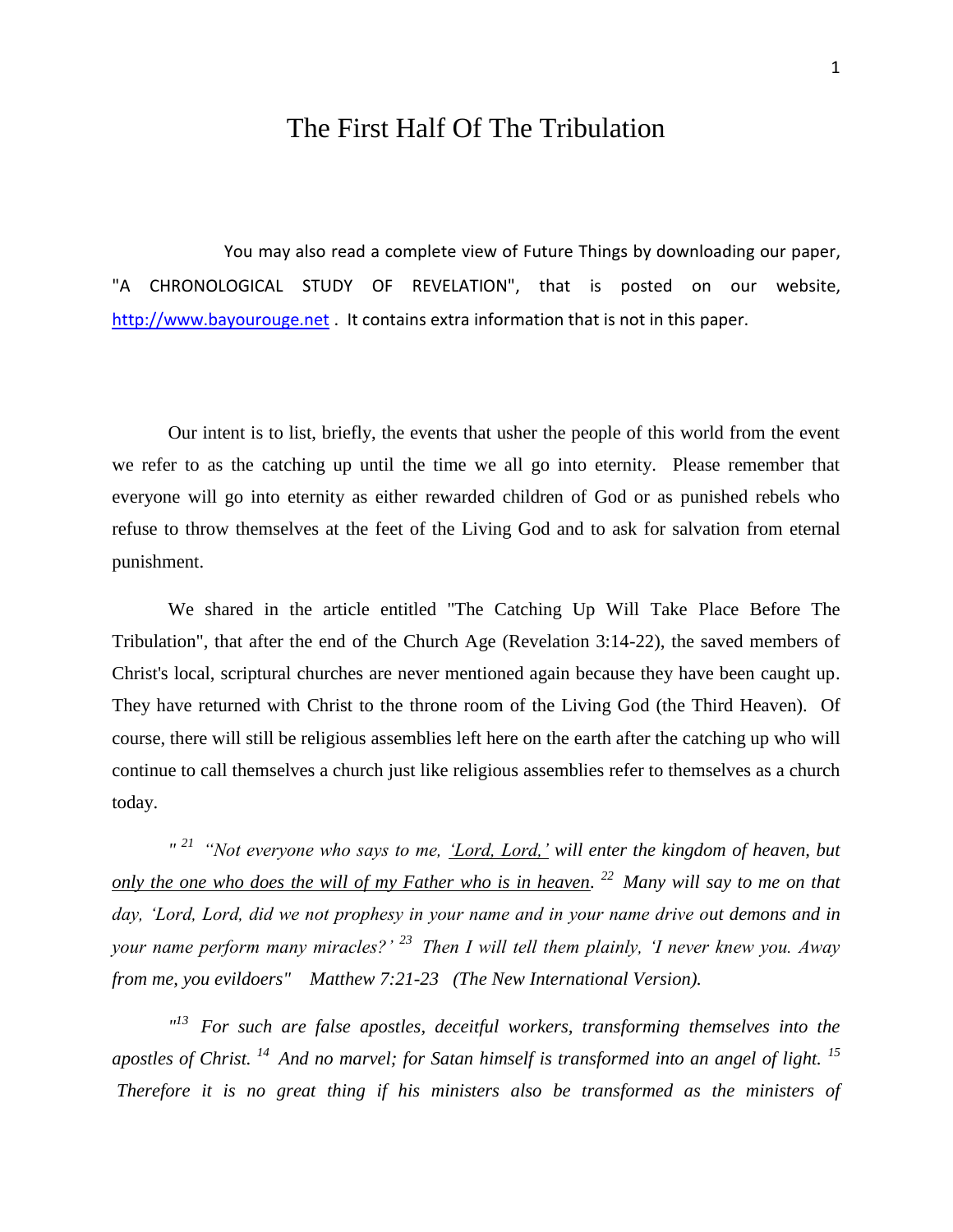*righteousness; whose end shall be according to their works" 2 Corinthians 11:13-15 (The King James Version).*

There will also be people who will be left behind who thought they were saved because they thought that salvation lay in "joining" a church or in being "baptized". Perhaps they were "baptized" as an infant or perhaps they had gone down the aisle and told the church that they wanted to be baptized. I personally know it can happen. When I was nine years old I attended a revival with my grandparents. Most of the boys in our church had joined our church and had been baptized when they were about nine years old. I thought that was what I was supposed to do when I was nine so I told my grandparents I was going to "join the church" that night. When the invitation was given I walked down the aisle and told the pastor I wanted to "join the church". The pastor never explained the Lord's glorious plan of salvation to me. He never asked me if I had asked Jesus Christ to pay my sin debt by His sacrifice on Calvary. He simply told the church that I had come forward on a profession of faith. The church members voted to accept me as a candidate for baptism and after baptism as a member of that church. Not one member ever explained the Lord's glorious plan of salvation to me. I went down into that baptismal pool a lost dry sinner under the sentence of condemnation and came back up a lost wet sinner under the sentence of condemnation. I did not accept Jesus Christ as my personal Savior until two years later. If I would have died during those two years, I would have ended up paying for my sin debt thorough eternity in the Lake of Fire.

*" <sup>16</sup>God loved the people of this world so much that He gave His only Son, so that everyone who has faith in Him will have eternal life and never really die. <sup>17</sup>God did not send His Son into the world to condemn its people. He sent Him to save them! <sup>18</sup>No one who has faith in God's Son will be condemned. But everyone who doesn't have faith in Him has already been condemned for not having faith in God's only Son" John 3:16-18 (Contemporary English Version).*

So there will still be religious assemblies left here on the earth after the catching up who will continue to call themselves a church just like many religious assemblies refer to themselves as a church today. But every saved member of every scriptural church will have left with the rest of the Family of God and there is no one left here on this earth with scriptural authority to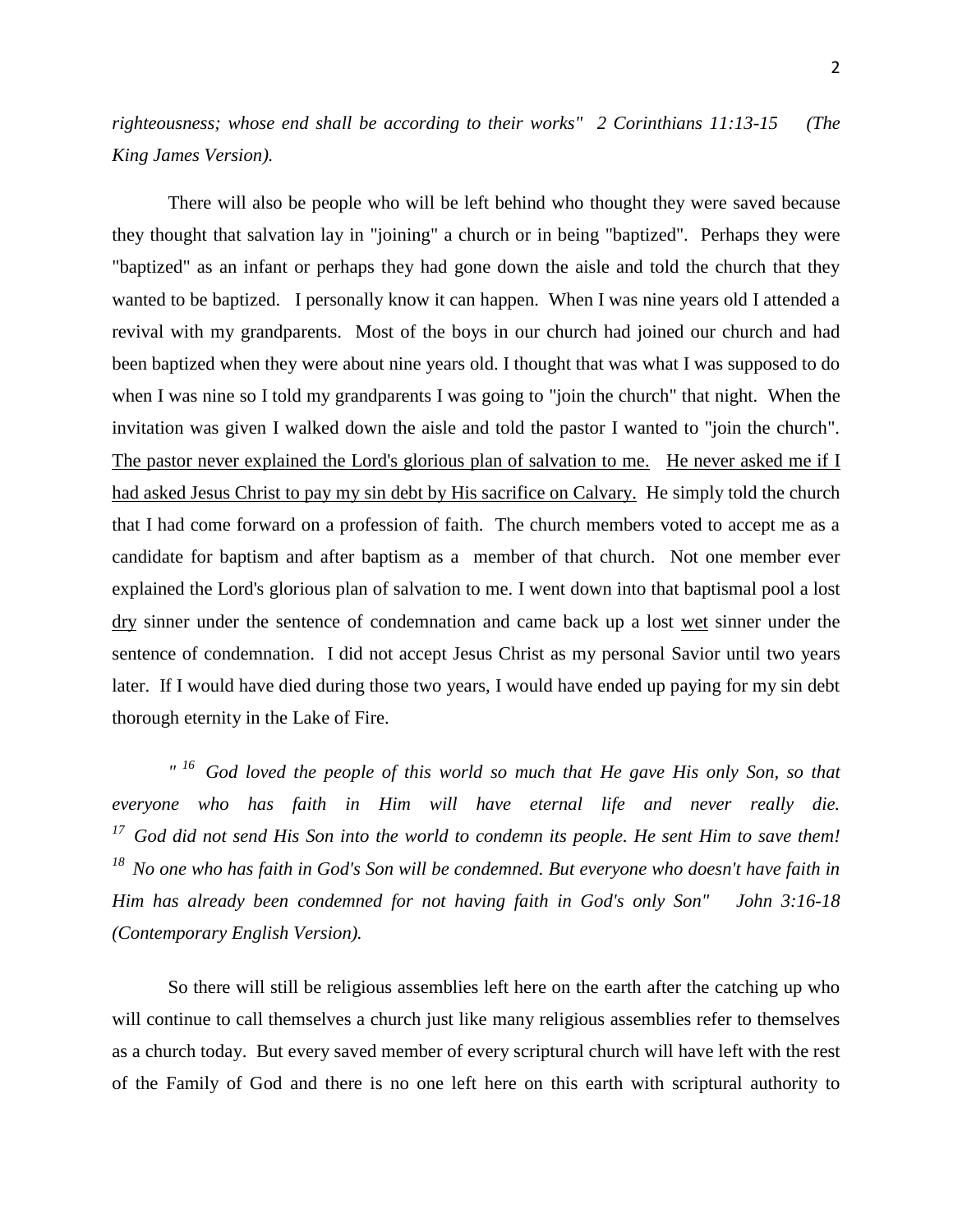baptize anyone. Without scriptural baptism a scriptural, New Testament church cannot be organized.

*" <sup>1</sup>When therefore the Lord knew how the Pharisees had heard that Jesus made and baptized more disciples than John, <sup>2</sup>(Though Jesus himself baptized not, but his disciples,) <sup>3</sup>He left Judaea, and departed again into Galilee." John 4:1-3 (The King James Version)* 

<sup>" 16</sup> Then the eleven *disciples* went away into Galilee, into a mountain where Jesus had *appointed them. <sup>17</sup>And when they saw him, they worshipped him: but some doubted. <sup>18</sup>And Jesus came and spake unto them, saying, All power is given unto me in heaven and in earth. <sup>19</sup> Go ye therefore, and teach all nations, baptizing them in the name of the Father, and of the Son, and of the Holy Ghost: <sup>20</sup>Teaching them to observe all things whatsoever I have commanded you: and, lo, I am with you alway, even unto the end of the world. Amen" Matthew 28:16-20 (The King James Version).*

It does not matter how hard you beat a dead horse, it is impossible to get it to conceive and 11 months later give birth to a live foal. Dead is dead. Therefore, we see that the Church Age (which we are in right now) will end when God the Father sends His Son to retrieve the Bride of Christ as well as the rest of the Family of God.

Jesus Christ will bring us to the Throne Room in the Third Heaven where we will all be presented at the same time. " *<sup>14</sup>Knowing that he which raised up the Lord Jesus shall raise up us also by Jesus, and shall present us with you." 2 Corinthians 4:14 (King James Version)*

In the book of Revelation, John sees a sealed book opened after he is taken to the Third Heaven at the beginning of chapter 4. The opening of that sealed book at the beginning of chapter 6 in the book of Revelation begins the seven years of tribulation on this present earth.

*"1 And I saw when the Lamb opened one of the seals, and I heard, as it were the noise of thunder, one of the four beasts saying, Come and see. <sup>2</sup>And I saw, and behold a white horse: and he that sat on him had a bow; and a crown was given unto him: and he went forth conquering, and to conquer. <sup>3</sup>And when he had opened the second seal, I heard the second beast say, Come and see. <sup>4</sup>And there went out another horse that was red: and power was given to him that sat thereon to take peace from the earth, and that they should kill one another: and*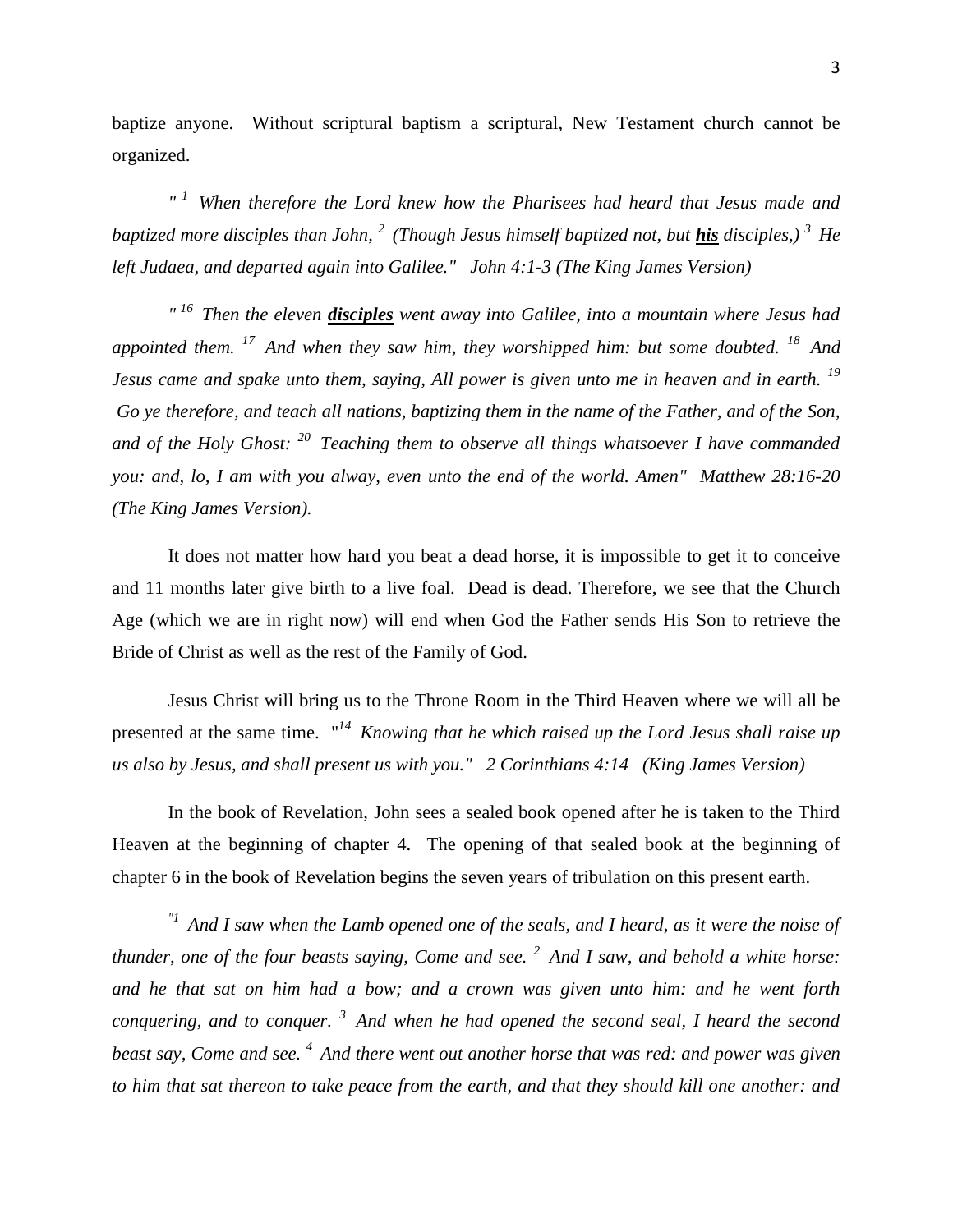*there was given unto him a great sword. <sup>5</sup>And when he had opened the third seal, I heard the third beast say, Come and see. And I beheld, and lo a black horse; and he that sat on him had a pair of balances in his hand. <sup>6</sup>And I heard a voice in the midst of the four beasts say, A measure of wheat for a penny, and three measures of barley for a penny; and see thou hurt not the oil and the wine. <sup>7</sup>And when he had opened the fourth seal, I heard the voice of the fourth beast say, Come and see. <sup>8</sup>And I looked, and behold a pale horse: and his name that sat on him was Death, and Hell followed with him. And power was given unto them over the fourth part of the earth, to kill with sword, and with hunger, and with death, and with the beasts of the earth. <sup>9</sup>And when he had opened the fifth seal, I saw under the altar the souls of them that were slain for the word of God, and for the testimony which they held: <sup>10</sup>And they cried with a loud voice, saying, How long, O Lord, holy and true, dost thou not judge and avenge our blood on them that dwell on the earth? <sup>11</sup>And white robes were given unto every one of them; and it was said unto them, that they should rest yet for a little season, until their fellowservants also and their brethren, that should be killed as they were, should be fulfilled. <sup>12</sup>And I beheld when he had opened the sixth seal, and, lo, there was a great earthquake; and the sun became black as sackcloth of hair, and the moon became as blood; <sup>13</sup>And the stars of heaven fell unto the earth, even as a fig tree casteth her untimely figs, when she is shaken of a mighty wind. <sup>14</sup>And the heaven departed as a scroll when it is rolled together; and every mountain and island were moved out of their places. <sup>15</sup>And the kings of the earth, and the great men, and the rich men, and the chief captains, and the mighty men, and every bondman, and every free man, hid themselves in the dens and in the rocks of the mountains; <sup>16</sup>And said to the mountains and rocks, Fall on us, and hide us from the face of him that sitteth on the throne, and from the wrath of the Lamb: <sup>17</sup>For the great day of his wrath is come; and who shall be able to stand?" Revelation 6:1-17 (King James Version)*

The opening of the first seal of the sealed book will allow the Anti-Christ to be projected upon the scene. One of the first things the Anti-Christ will do is make a covenant with Israel. Why? Because the citizens of the nation of Israel know prophesies in the Old Testament such as Jeremiah 31:27-40 (printed below) say that the Messiah will make a covenant with Israel. Therefore, they are expecting their Messiah to do just that. If he did not, they would not accept him as their Messiah.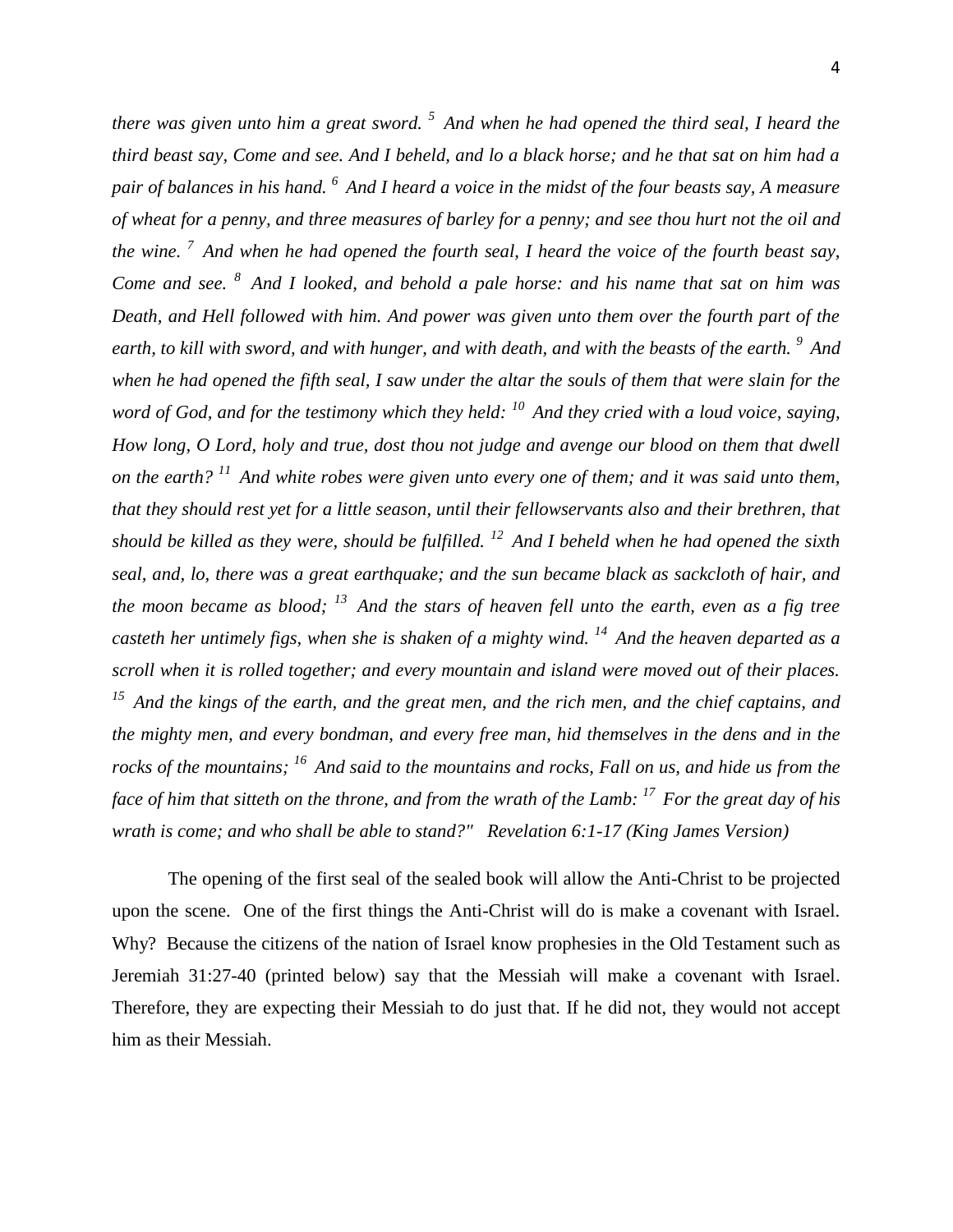*" <sup>27</sup>"The days are coming," declares the LORD, "when I will plant the kingdoms of Israel and Judah with the offspring of people and of animals. <sup>28</sup>Just as I watched over them to uproot and tear down, and to overthrow, destroy and bring disaster, so I will watch over them to build and to plant," declares the LORD. <sup>29</sup>"In those days people will no longer say, 'The parents have eaten sour grapes, and the children's teeth are set on edge.' <sup>30</sup>Instead, everyone will die for their own sin; whoever eats sour grapes—their own teeth will be set on edge. <sup>31</sup>"The days are coming," declares the LORD, "when I will make a new covenant with the people of Israel and with the people of Judah. <sup>32</sup>It will not be like the covenant I made with their ancestors when I took them by the hand to lead them out of Egypt, because they broke my covenant, though I was a husband to them," declares the LORD. <sup>33</sup>"This is the covenant I will make with the people of Israel after that time," declares the LORD. "I will put my law in their minds and write it on their hearts. I will be their God, and they will be my people. <sup>34</sup>No longer will they teach their neighbor, or say to one another, 'Know the LORD,' because they will all know me, from the least of them to the greatest," declares the LORD. "For I will forgive their wickedness and will remember their sins no more." <sup>35</sup>This is what the LORD says, he who appoints the sun to shine by day, who decrees the moon and stars to shine by night, who stirs up the sea so that its waves roar— the LORD Almighty is his name: <sup>36</sup>"Only if these decrees vanish from my sight," declares the LORD, "will Israel ever cease being a nation before me." <sup>37</sup>This is what the LORD says: "Only if the heavens above can be measured and the foundations of the earth below be searched out will I reject all the descendants of Israel because of all they have done," declares the LORD. <sup>38</sup>"The days are coming," declares the LORD, "when this city will be rebuilt for me from the Tower of Hananel to the Corner Gate. <sup>39</sup>The measuring line will stretch from there straight to the hill of Gareb and then turn to Goah. <sup>40</sup>The whole valley where dead bodies and ashes are thrown, and all the terraces out to the Kidron Valley on the east as*  far as the corner of the Horse Gate, will be holy to the LORD. The city will never again be *uprooted or demolished." Jeremiah 31:27-40 (The New International Version).*

Again, the nation of Israel expect their Messiah to make a covenant with them because they know about prophesies in the Old Testament such as Jeremiah 31:27-40. What Israel does not recognize today is that the Lord would have made a new covenant with the nation of Israel and He would have restored them as His priests again if they would have accepted Jesus Christ as the Son of God, the promised Messiah. BUT THEY REFUSED! *" <sup>11</sup>He came unto his own,*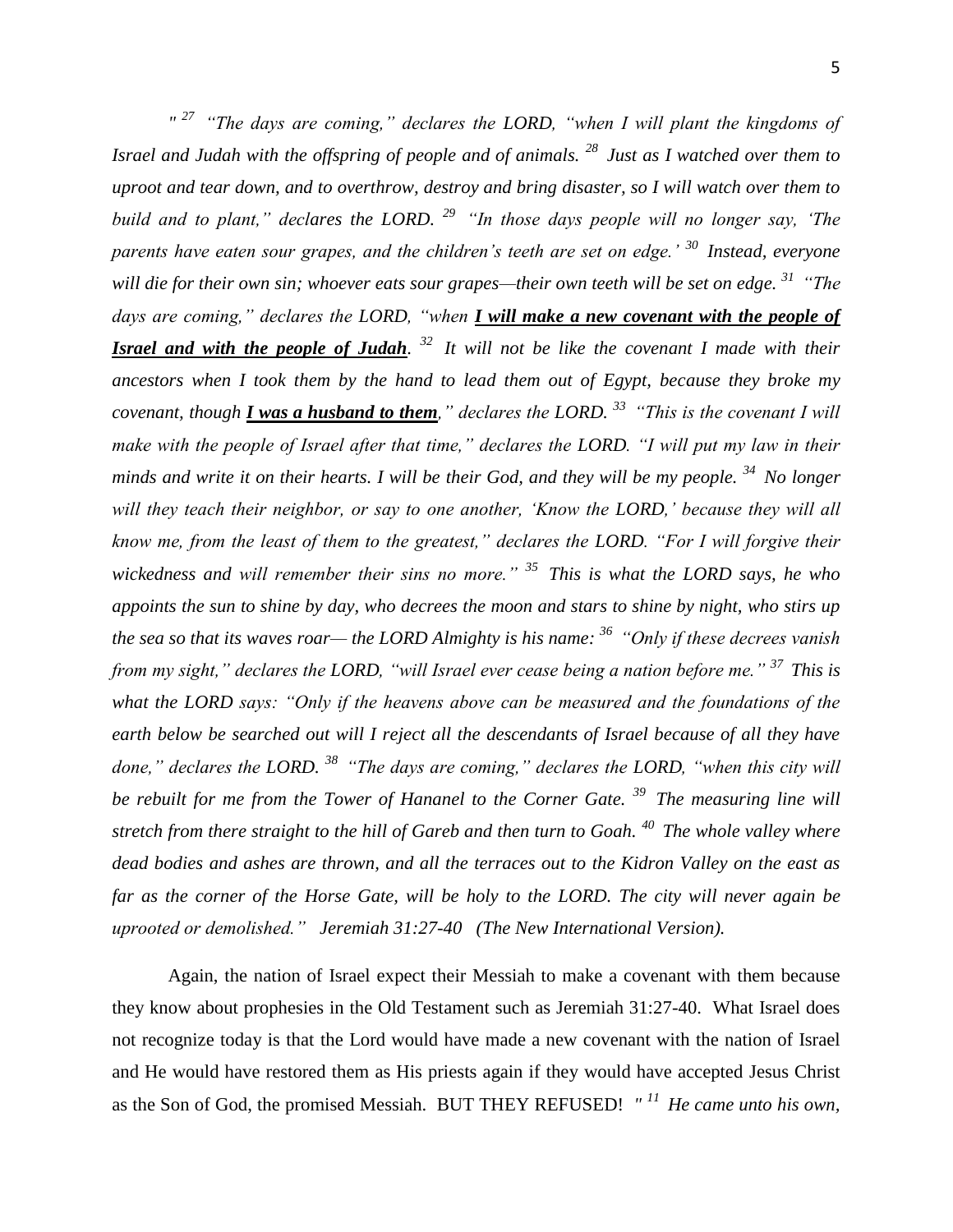*and they that were his own received him not. <sup>12</sup>But as many as received him, to them gave he the right to become children of God, even to them that believe on his name: <sup>13</sup>who were born, not of blood, nor of the will of the flesh, nor of the will of man, but of God. <sup>14</sup>And the Word became flesh, and dwelt among us (and we beheld his glory, glory as of the only begotten from the Father), full of grace and truth. John 1:11-14 (American Standard Version)* 

In order to fully understand the seriousness of the Jews, as a nation, refusing to accept Jesus Christ as the Son of God, the promised Messiah, we should look at Mark 4:10-12, *" <sup>10</sup>And when he was alone, those present along with the Twelve questioned him about the parables. <sup>11</sup>He answered them, "The mystery of the kingdom of God has been granted to you. But to those outside everything comes in parables, <sup>12</sup>so that 'they may look and see but not perceive, and hear and listen but not understand, in order that they may not be converted and be forgiven.' " Mark 4:10-12 (The New American Bible)* 

Was Christ saying that it was not possible for an individual Israelite to be converted and that it was impossible for their sins to be forgiven? NO! Although we covered this in more detail in the paper on this website entitled "Decline Of The United States", we will answer the question briefly in this paper also. During the ministry of the prophet Isaiah, the Living God had reached the place where He could not put up with the sinfulness and the unfaithfulness of the citizens of the nation of Israel. He had declared that He would remove the sevenfold power of the Holy Spirit from the citizens of the nation of Israel. (If you have not read the paper on this website titled "The Sevenfold Spirit Of God", it would be helpful for you to take time to do so right now).

One of the empowering gifts of the Holy Spirit is the Spirit of Understanding (Isaiah 11:1-2). The Spirit of Understanding gives us the ability to understand God's Word, God's will and God's way. We know that the citizens of the nation of Israel lost this gift because of what is recorded in Isaiah 6:9-12, "<sup>9</sup> And he said, Go, and tell this people, Hear ye indeed, but *understand not; and see ye indeed, but perceive not. <sup>10</sup>Make the heart of this people fat, and make their ears heavy, and shut their eyes; lest they see with their eyes, and hear with their ears, and understand with their heart, and convert, and be healed. <sup>11</sup>Then said I, Lord, how long? And he answered, Until the cities be wasted without inhabitant, and the houses without man, and the land be utterly desolate, <sup>12</sup>And the LORD have removed men far away, and there be a great*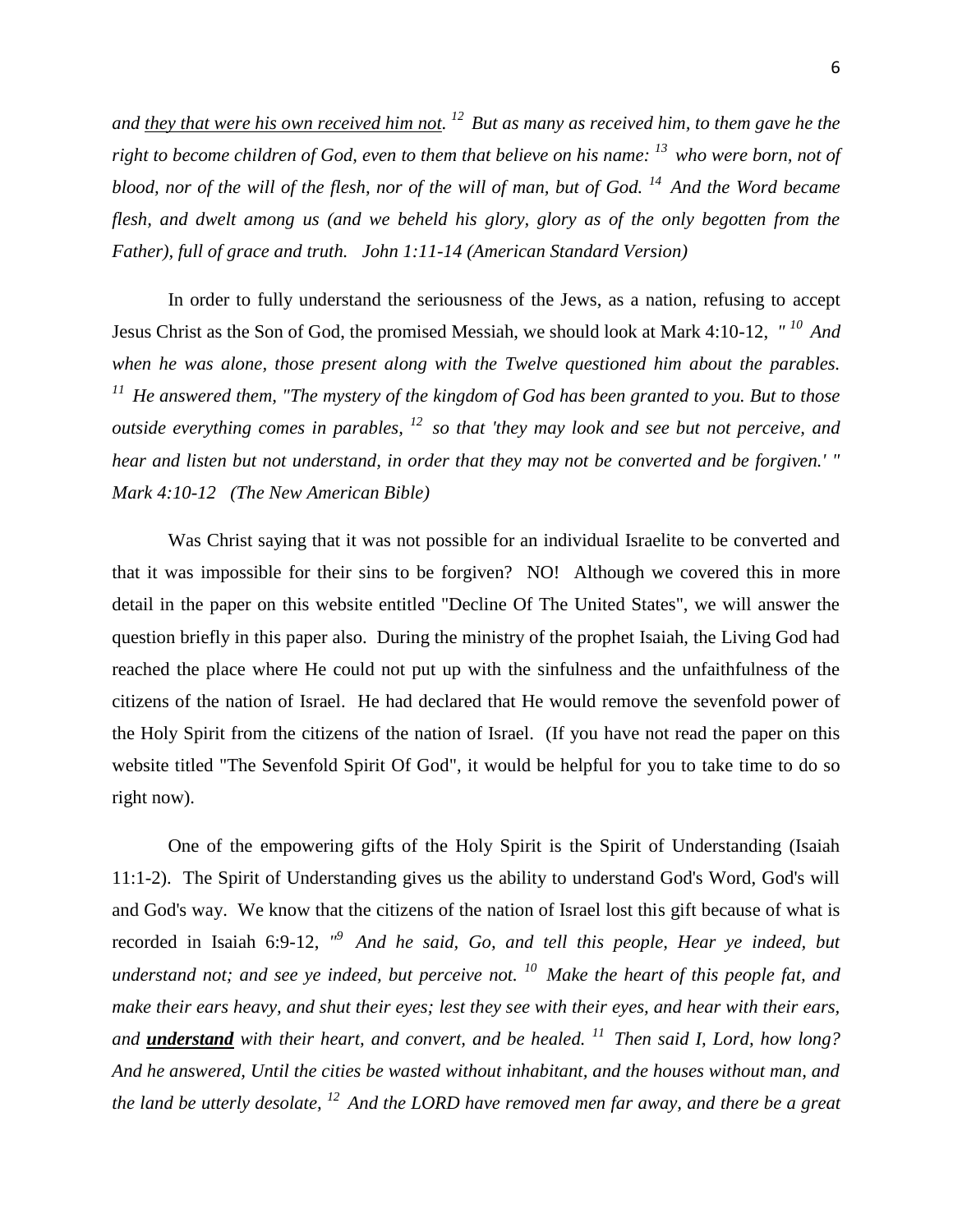*forsaking in the midst of the land. <sup>13</sup>But yet in it shall be a tenth, and it shall return, and shall be eaten: as a teil tree, and as an oak, whose substance is in them, when they cast their leaves: so the holy seed shall be the substance thereof." Isaiah 6:9-13 (KJV)*

As we shared earlier, the nation of Israel could have been forgiven (of this national sin of leaving the service of the Living God) if they would have accepted Jesus Christ as the Son of God, the promised Messiah. But they *"received Him not".* Consequently, they will not be forgiven of this national sin and they will not be restored (as a nation) until they come back to the Living God during the Great Tribulation. That is the reason Jesus Christ had to speak to them in parables. We find that Jesus said to **His** disciples,*" <sup>13</sup>Therefore speak I to them in parables: because they seeing see not; and hearing they hear not, neither do they understand. <sup>14</sup> And in them is fulfilled the prophecy of Esaias, which saith, By hearing ye shall hear, and shall not understand; and seeing ye shall see, and shall not perceive: <sup>15</sup>For this people's heart is waxed gross, and their ears are dull of hearing, and their eyes they have closed; lest at any time they should see with their eyes, and hear with their ears, and should understand with their heart, and should be converted, and I should heal them. <sup>16</sup>But blessed are your eyes, for they see: and your ears, for they hear. <sup>17</sup>For verily I say unto you, That many prophets and righteous men have desired to see those things which ye see, and have not seen them; and to hear those things which ye hear, and have not heard them. Matthew 13:13-17 (The King James Version)* 

Yes, the Living God will, indeed, made a new covenant with the nation of Israel but it will not be made until the nation of Israel comes back to Him during the Great Tribulation. In the meantime, most of the citizens of the nation of Israel are operating without the sevenfold power of the Holy Spirit (called "the glory of the Lord" in Ezekiel, chapters 8, 9, 10 and 11). Because they can no longer accurately understand God's word, God's will and God's way, they are still looking for the Messiah and when the Anti-Christ is projected upon the scene, they will readily accept him. They will put their money and political influence behind him and he will quickly catapult into a position of worldwide power.

Arthur Pink, in his book "The Antichrist" was concise in his summation of the career of the Anti-Christ except for his references to the Holy Spirit leaving the earth after the catching up. Apparently Arthur Pink did not understand the difference between the indwelling of the Holy Spirit and the seven-fold power of the Holy Spirit that was given to Christ's local, scriptural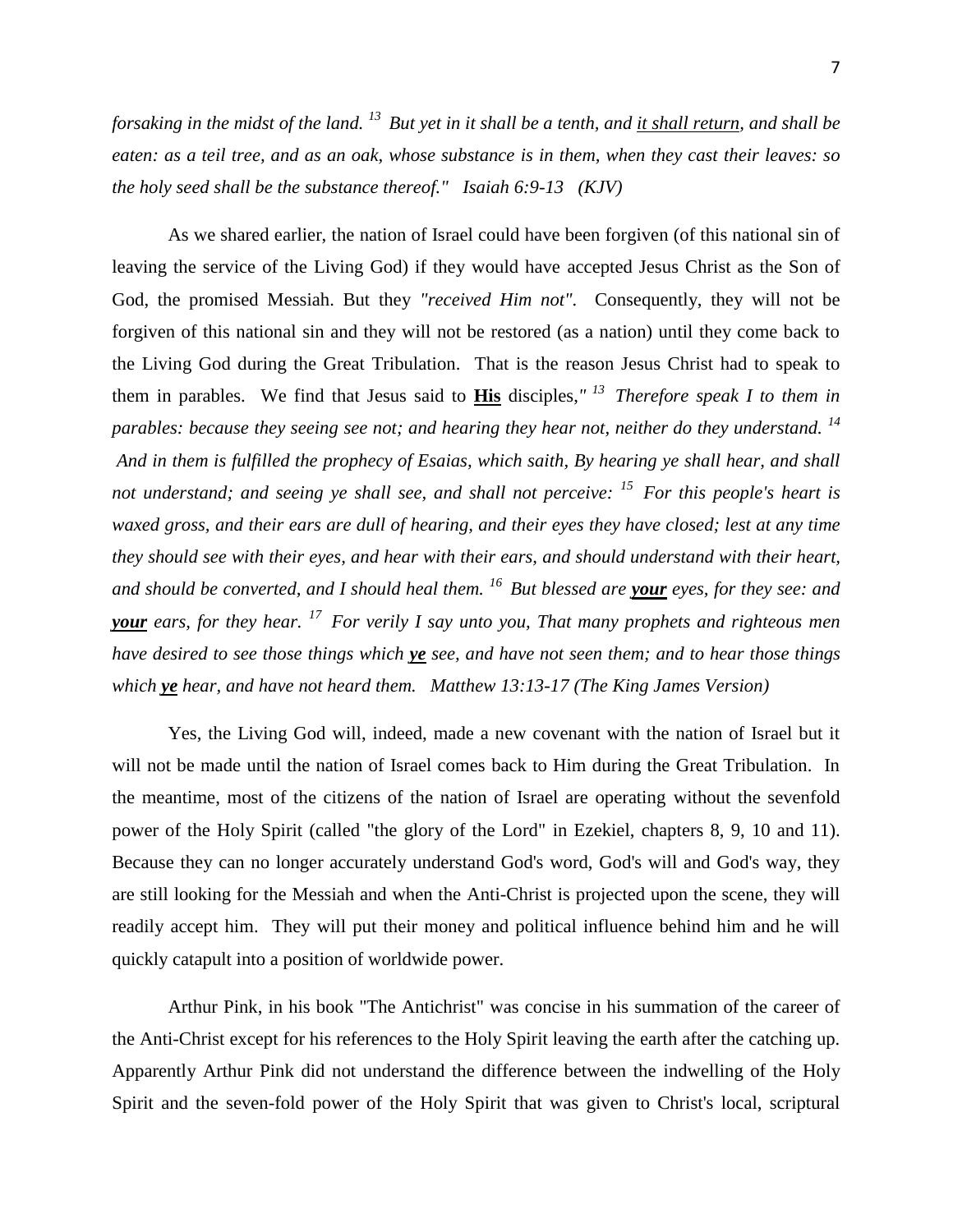churches on the day of Pentecost. If you would like to know more about the difference, you may read the paper "07-Future Things-The Indwelling And The Sevenfold Power Of The Holy Spirit" on this website.

I have inserted my comments (enclosed in parentheses and printed in italics) at the junctures where Arthur Pink refers to the Holy Spirit leaving the earth after the catching up of the saved. I quote a portion of his observations in the indented paragraphs below for those who may not be able to obtain his book. As you read Arthur Pink's comments about why he believed the "Little Horn" of Daniel (chapters  $7 \& 8$ ) will spring from Syria, please bear in mind that at the time Daniel wrote the book of Daniel, Syria covered a much larger region including Asia Minor, Iran, and Iraq as well as the area presently comprising Syria today.

> "We now come to the most interesting and yet the most difficult part of our subject. When will the Antichrist be manifested? where will he appear? what will he do? These are questions which readily occur to all who have given any thought to the matter. It is not our purpose to seek to satisfy the idly curious, still less is it to gratify those who love the sensational. We are well aware that our present theme is one that appeals strongly to the curiously inclined, and were it not for the importance of our inquiry we would leave it alone. But without due regard to the person and place of the coming Superman, it is impossible to understand the eschatology of either the Old or New Testaments.

> The chief difficulty is to arrange in chronological sequence the many passages which treat of the Antichrist. It is by no means easy to discover the precise order in which the prophecies which deal with the Man of Sin will receive their fulfillment. There is great need for much prayerful study along this line. We can only write according to the light we now have, and our readers must examine for themselves what we say in the light of the Scriptures. It ill becomes any one to be dogmatic where the Word itself does not plainly state the exact time when certain prophecies are to be fulfilled.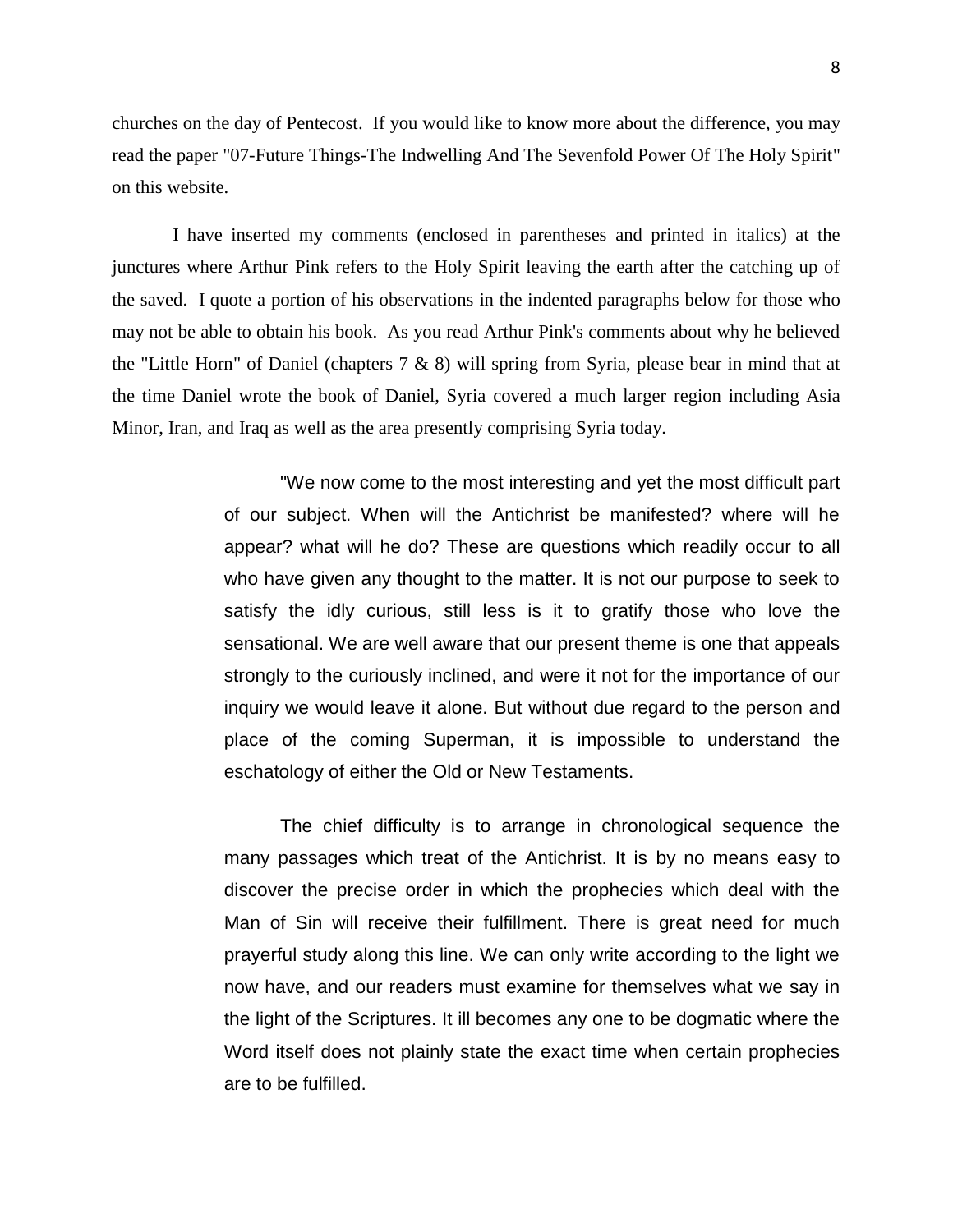In this chapter we are placed somewhat at a disadvantage, because we shall be obliged to give brief expositions of many scriptures where it will be impossible for us to pause and furnish proofs or reasons for each interpretation. For example, it is our firm conviction that the Assyrian of Isaiah 10, the king of Babylon of Isaiah 14, the Little Horn of Daniel 7, the Little Horn of Daniel 8, and the first Beast of Revelation 13, each and all view the Antichrist himself in different relationships. There are some Bible students who may take issue with us on these points, and complain because that in this chapter we make assertions without endeavoring to prove them. We regret this, but would ask all to bear with us patiently. In the later chapters of this book we shall devote separate studies to the Antichrist in the Psalms, in the Prophets, in the Gospels and Epistles, and in the Apocalypse; when we shall endeavor to examine each passage separately and attempt to give scriptural proofs for every interpretation adopted.

While it is admittedly difficult, and perhaps impossible, to fit each prophecy concerning the Antichrist into its proper chronological place, we are able to determine the relative position of most of them. The career of the Antichrist is divided into two distinct parts, and there is a clearly defined dividing line between them. In previous chapters we have pointed out how that the name "Antichrist" has a double meaning, signifying one who imitates Christ, and one who is opposed to Christ. This double meaning to his name corresponds exactly with the two chief parts in his career. **In the first**, he poses as the true Christ, claiming to be indeed the Messiah of Israel. This claim will be backed up with the most imposing credentials, and all excepting God's elect will be deceived. He will sit in the Temple (a rebuilt temple in Jerusalem) showing himself forth to be God, and Divine honors will be paid him. But at a later stage he will throw off his mask, and appear in his true character as the opponent of Christ and the defier of God. Then, instead of befriending the Jews, he will turn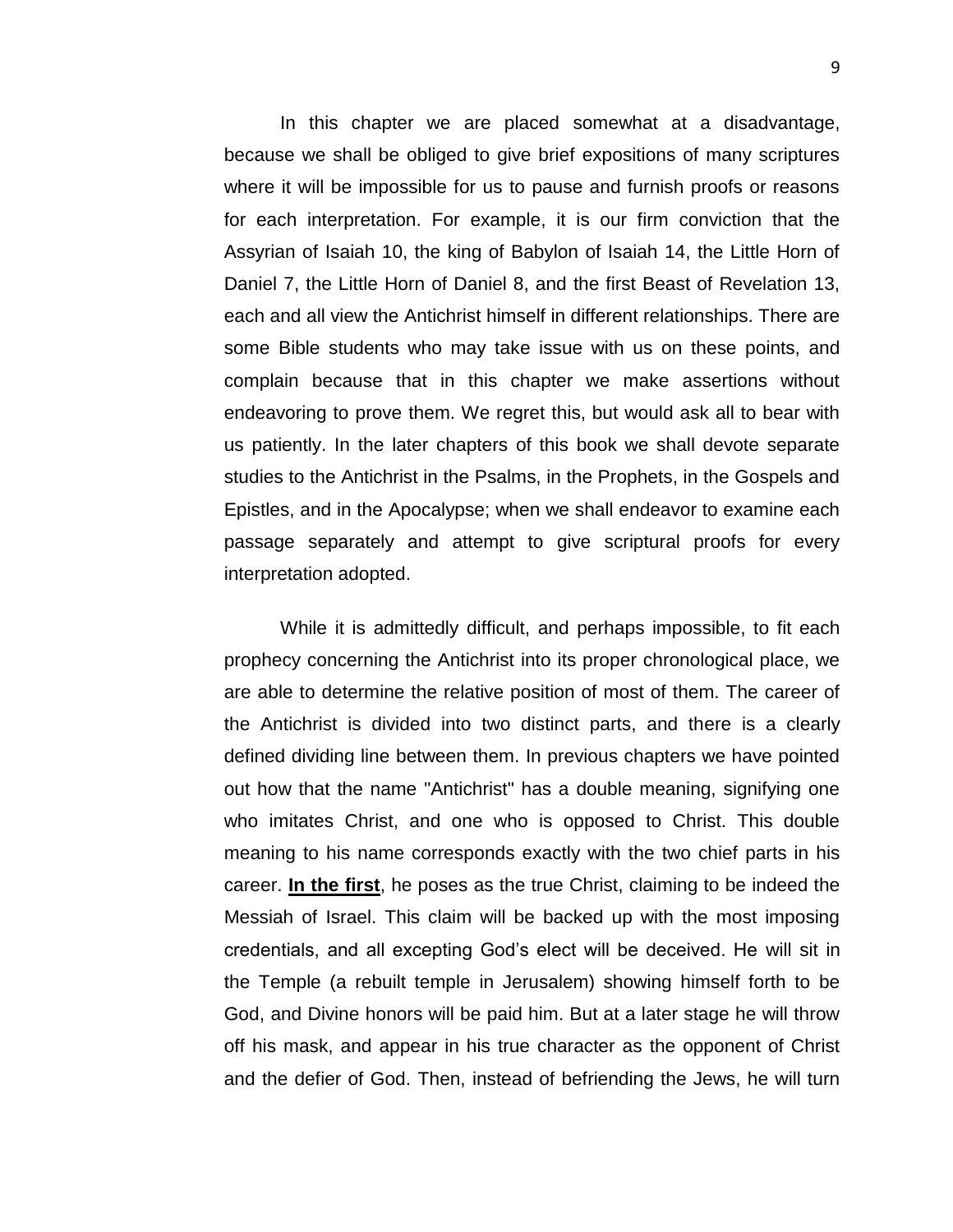against them and seek to exterminate them from the earth. Thus, with many of the scriptures which describe the person and career of the Antichrist it is a comparatively easy matter to decide whether they belong to the first or to the second stage of his history.

We shall now consider, first the time of Antichrist's appearing. It is hardly necessary for us to enter into a lengthy argument to show that the Antichrist (as such) has not already appeared. Many antichrists have already come and gone, and some are in the world even now; the same is equally true of the many false prophets foretold in Scripture; but all of these are but the forecasts and foreshadowing of the Antichrist and the False Prophet, who are yet to be revealed, and who will receive their final overthrow by the Lord Jesus at His return to the earth.

Before the Antichrist can appear, the Holy Spirit must be "taken out of the way" -2 Thess. 2:7- *(What Arthur Pink should have written was, the seven-fold power of the Holy Spirit that now resides with Christ's local, scriptural churches must "be taken out of the way" -* Robert Tanner*)*; the old Roman Empire must be revived and assume its final form—divided under ten kings"—before the "Little Horn" comes into prominence (Dan. 7:24—he rises "after them"): Israel must be restored to their land and the Temple be rebuilt, etc., etc.

At the present time the ultimate development of "the Mystery of Iniquity" is being hindered. God's people are the salt of the earth, and their presence here stays the corruption of the "carcass" (Matthew 24:28—The "Carcass" is the antithesis of the "Body" of Christ). The saints are the light of the world, and while they remain it is impossible for darkness to cover the earth and gross darkness the people (Isa. 60:2). The Spirit of God is here, indwelling believers, and His holy presence checks the final outworking of Satan's plans. But when all believers of this dispensation have been *"caught up to meet the Lord in the air"* (1 Thess. 4:16), and the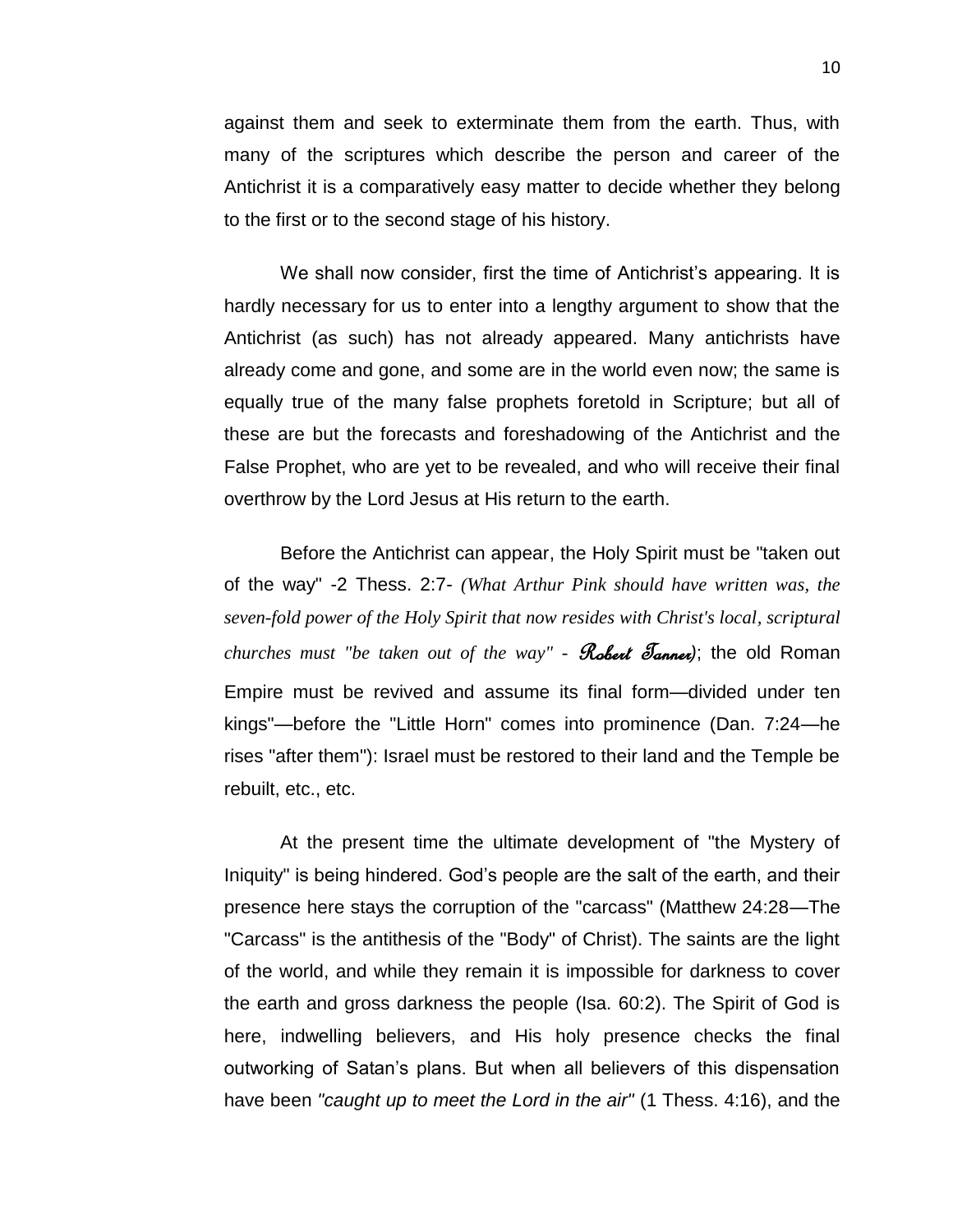Holy Spirit has departed from the earth *(What Arthur Pink should have written was, when all believers of this dispensation have been "caught up to meet the Lord in the air" and the seven-fold power of the Holy Spirit that is dwelling*  with Christ's local, scriptural churches has departed from the earth - **Robert** 

Tanner*)* all restraint will be removed, and Satan will be allowed to bring forth his false Christ, who will be "revealed in his time" (2 Thess. 2:6). It would seem that even now signs are not wanting to show that God has already given permission to Satan to prepare the stage of action for the ghastly consummation of his evil efforts. There can be no doubt but that the Devil has desired to reveal the Son of Perdition long before this, so that by means of him he may reduce the whole world to submission. But the restraining hand of God, now so soon to be removed, has held him back.

The time, then, when the Antichrist will be revealed is *(1)* after this present Dispensation of Grace has run its course *(Since all people are saved by grace (the undeserved favor of God), the Dispensation of Grace will continue until the last person is saved at the end of the 1,000 year reign of Jesus Christ. We are now in the Church Age and it will run its course at the catching up (the Rapture). What Arthur Pink should have written was, after this present Church Age has run its course - Robert Janner)*; (2) after the Mystical Body of Christ has been completed; *(3)* after the whole company of God's people have been caught up to meet the Lord in the air; (*and) (4)* after the Holy Spirit has departed from the world *(What Arthur Pink should have written was, after the seven-fold power of the Holy Spirit that now resides with Christ's local, scriptural churches has departed from the world -* Robert Tanner*)*. How soon after, we cannot say for certain. The majority of prophetic students seems to think that the last great Caesar will come into prominence almost immediately after the rapture of the saints. Personally, we believe there will be an interval, long or short, between the two. As there was a period of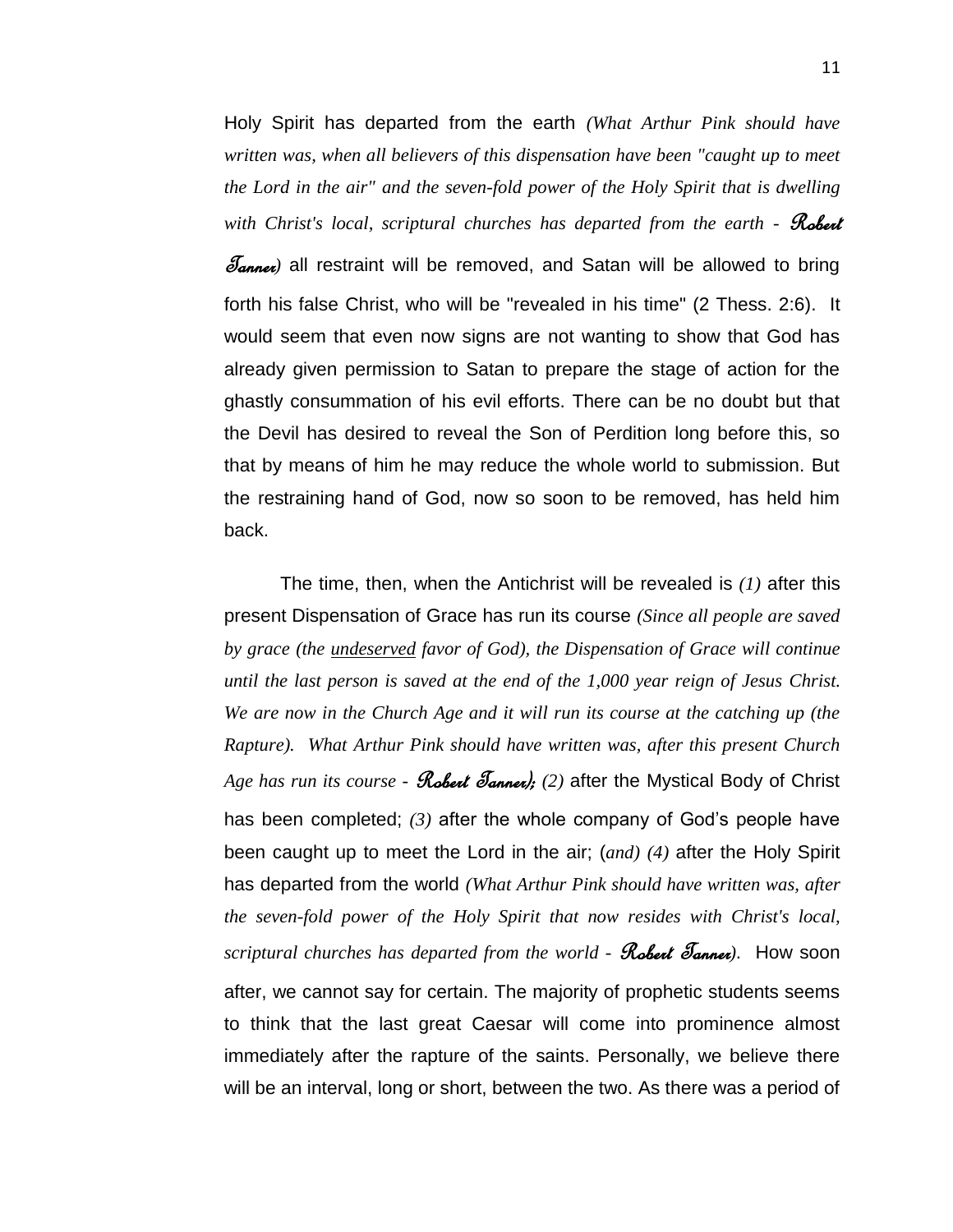thirty years after the birth of the Lord Jesus—a period of silence—before His public ministry commenced, so there may be a similar interval between the Rapture and the revelation of Antichrist.

The Antichrist will enter the arena of public affairs before the beginning of Daniel's seventieth week, for at the beginning of it he makes a seven-years covenant with the Jews, then in their land. But at that point he will be the Dictator of the world's policies, and as he begins in comparative obscurity (at least from a governmental standpoint), some time—probably years—must be allowed for his gradual rise to political supremacy. His meteoric course will not be terminated until the Lord Himself descends to earth to usher in the Millennium. Just as the reign of Saul preceded that of David, so shall that of Antichrist antedate that of the true Christ.

We turn now to consider the place of Antichrist's appearing. So far as the writer is aware there are only two scriptures which give direct information upon this point, and they are each found in the prophecy of Daniel. We refer to the passages which speak of *"the Little Horn".* In Daniel 7:7-8 we read, *"After this I saw in the night visions, and, behold, a fourth beast, dreadful and terrible, and strong exceedingly; and it had great iron teeth: it devoured and break in pieces, and stamped the residue with the feet of it: and it was diverse from all the beasts that were before it; and it had ten horns. I considered the horns, and, behold, there came up among them another little horn."* This fourth Beast is the last world-empire, prior to the setting up of the Messianic kingdom. This empire will, at first, be ruled over by ten kings—the *"ten horns"* of Daniel 7:7 and defined as ten kings in Daniel 7:24. After them arises another, the *"Little Horn,"* which signifies another "king", see Daniel 7:24. He is termed "little" because at that stage his kingdom is but small compared with that of the others, and the power he then wields is insignificant when contrasted from the ten kings. But not for long will he remain weak and insignificant. Soon the ten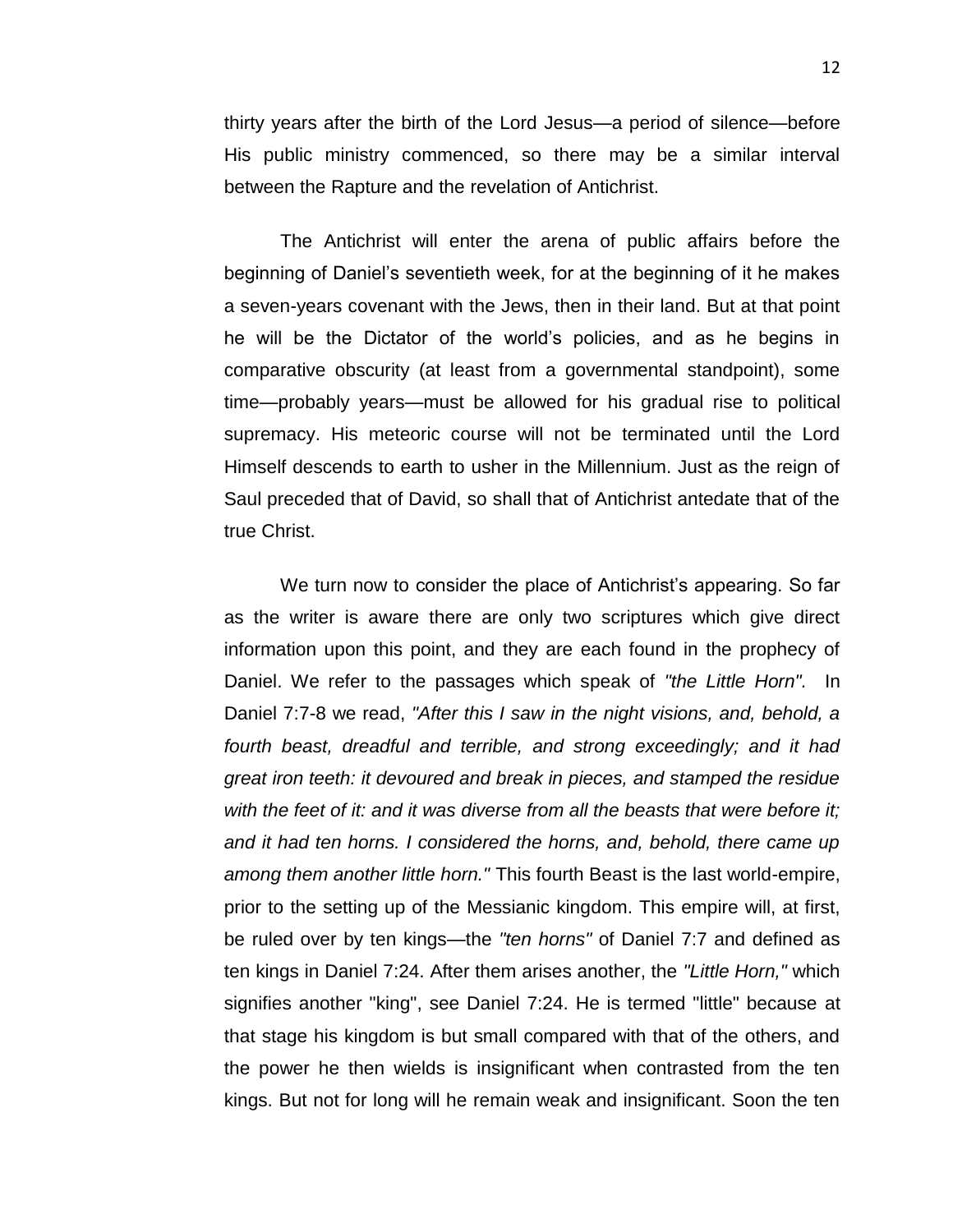kings will themselves own allegiance to this eleventh—see Revelation 17:12, 13. We reserve for a later chapter the proofs that this *"Little Horn"* is the Antichrist, asking our readers to study carefully the description furnished of him in Daniel 7:8, 20-27; 8:9-12, 23-25.

Taking it for granted (at the moment) that the Little Horn of Daniel 7 is the Antichrist let us see how what is there said of him helps us to determine the quarter from which he will arise. In Daniel 7:7 the "fourth Beast" is described, and in Daniel 7:23 we are told, *"the fourth beast shall*  be the fourth kingdom upon earth, which shall be diverse from all *kingdoms, and shall devour the whole earth, and shall tread it down, and break it in pieces."* This Kingdom will be divided into ten parts, over which will be the ten kings (Dan. 7:24). This kingdom will be, we believe, the old Roman Empire revived in its final form, and divided into two great halves—the Eastern and the Western. This fourth kingdom will include within itself all the territory and will perpetuate all the dominant characteristics of the other three which have preceded it, i.e. the Babylonian, the Medo-Persian, and Grecian. Turning now to Daniel 7:8 we are told, *"I considered the horns, and, behold, there came up among them another little horn."* The Antichrist, then, will have his rise within the limits of the old Roman Empire. This narrows considerably our circle of inquiry. The next question is, Can we determine from which part of the empire he will arise—the Eastern or the Western? Daniel 8 furnishes light upon this point.

In Daniel 8:8,9 we read, *"Therefore the he-goat waxed very great: and when he was strong, the great horn was broken; and for it came up four notable ones toward the four winds of heaven. And out of one of them came forth a little horn, which waxed exceeding great, toward the south, and toward the east, and toward the pleasant land."* Now Daniel 8:21 of this same chapter tells us, *"The rough goat is the king (kingdom) of Grecia,"* and Daniel 8:22 informs us *"and the great horn that is between*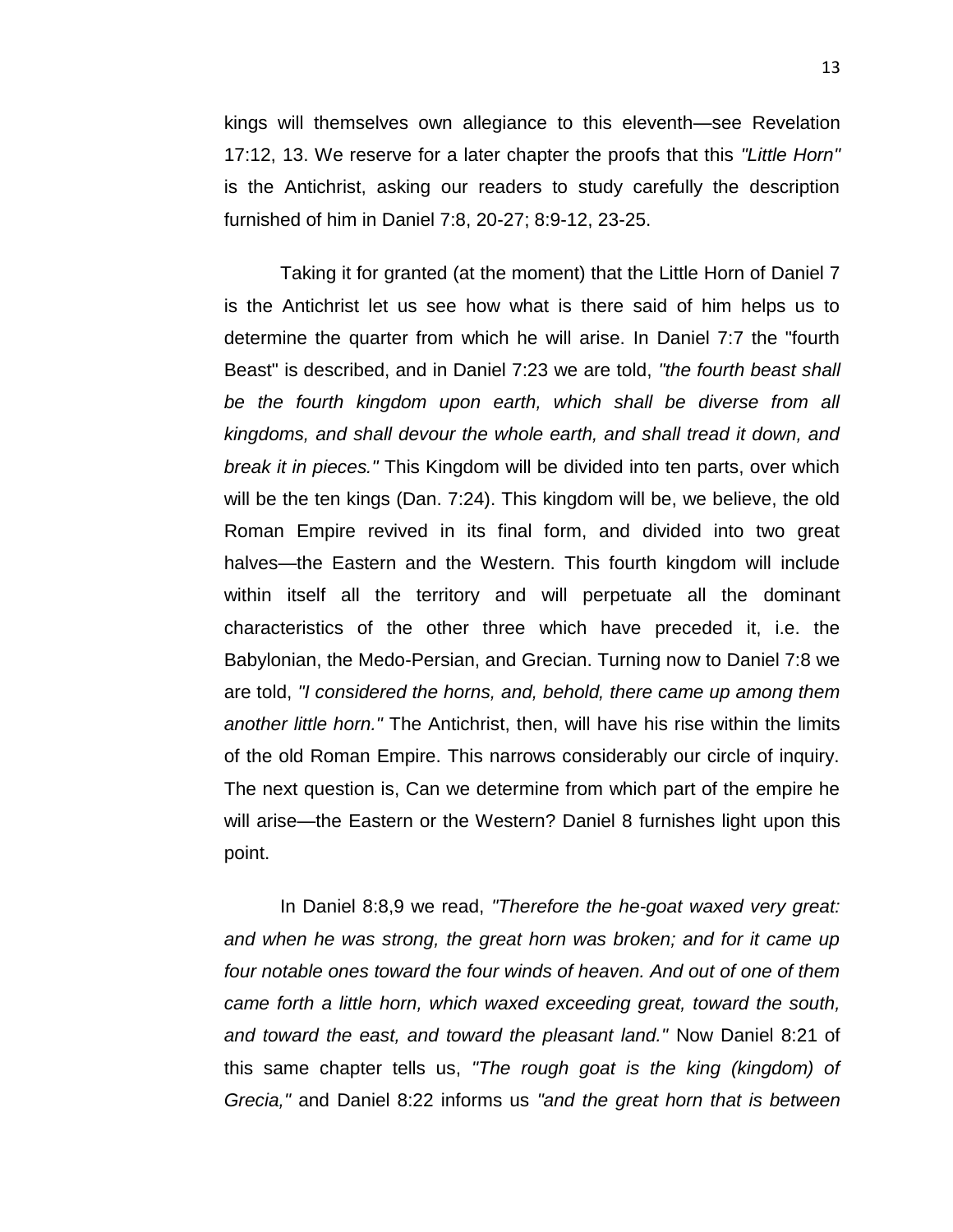*his eyes is the first king. Now that being broken, whereas four stood up for it, four kingdoms (or kings) shall stand up out of the nation."* This, of course, refers to the act of Alexander the Great who divided his kingdom into four parts—Greece, Egypt, Syria, and the rest of the domains of Turkey—under his four great generals: Ptolemy, Cassander, Lysimachus, and Seleucus. This, again, very appreciably narrows our circle of inquiry. Daniel 7 tells us the Little Horn is to arise in a part of the territory covered by the old Roman Empire, which Empire gradually included within its domains that of the preceding empires. Now here in Daniel 8 we learn that the Little Horn will spring from that part of the revived Roman Empire which was included in the Grecian Empire. But this is not all that Daniel 8 tells us. The Grecian Empire is here viewed as disintegrated into four parts or kingdoms, from which of these parts, then, may we expect him to issue—Macedonia, Egypt, Syria, or Thrace? This question, we believe, receives answer in Daniel 8; where we are told, that the Little Horn "waxed exceeding great toward the south, and toward the east, and toward the pleasant land." Practically all students are agreed that "the south" here refers to Egypt, the "east" to Persia and Greece and "the pleasant land' to Palestine, hence it would seem that the country from which Antichrist will first be manifested is Syria. It will be noted that nothing is said in Daniel 8:9 about the Little Horn "waxing great" toward the north, and we believe the reason for this is because that is the quarter from whence he shall arise. This is confirmed by the fact that "the king of Assyria" in Isaiah 10:12 is clearly none other than the Antichrist. We may say this was the current view of Christian writers on prophecy through the first ten centuries A.D. The late Mr. W. B. Newton in his splendid "Aids to the Study of Prophetic Inquiry" has succinctly summarized the various arguments of the ancients in the following language:

> "In the first place, as Nimrod—the founder of Babel, that is, the Tower of Babylon—a savage tyrant and cruel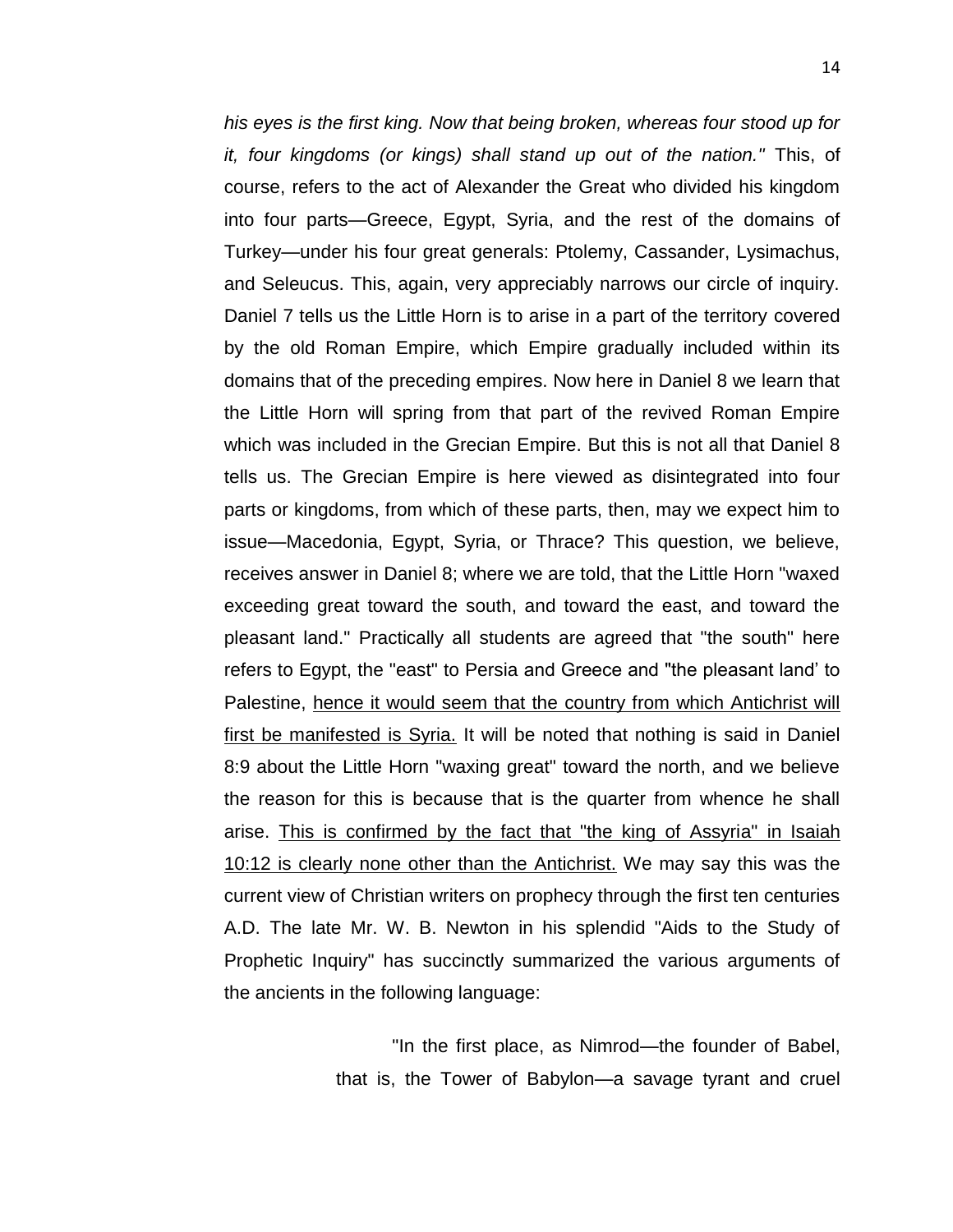oppressor of men, was the first person who declared open war against God; so it is meet that there should arise from the selfsame Babylon, the last and most atrocious persecutor of the saints—the Antichrist. Moreover, seeing that Nebuchadnezzar and Antiochus Epiphanes—two monsters who bore down upon the people of God with an overwhelming power of destruction, and who were the antichrists of the old Testament and remarkable types of the Antichrist which is to come; seeing, I say, that these monarchs reigned in Babylon, it is fitting that the true Antichrist of the New Testament should arise from the same Babylon.

Besides, no place can be pointed out more meet for the nativity of Antichrist than Babylon, for it is the City of the Devil—always diametrically opposed to Jerusalem, which is deemed the City of God; the former city, that is, Babylon, being the mother and disseminator of every kind of confusion, idolatry, impiety—a vast sink of every foul pollution, crime, and iniquity—the first city in the world which cut itself off from the worship of the true God—which reared the city of universal vice,—which perpetually (according to the record of Holy Writ) carries on the mystery of iniquity, and bears imprinted on her brow the inscription of blasphemy against the name of God. The consummation, therefore, of impiety, which is to have its recapitulation in Antichrist, could not break forth from a more fitting place than Babylon."

Having dwelt at some length on the time and the place of the Antichrist's appearing, we shall attempt to give now a brief outline of the leading events in his career. We have seen that the scriptures which help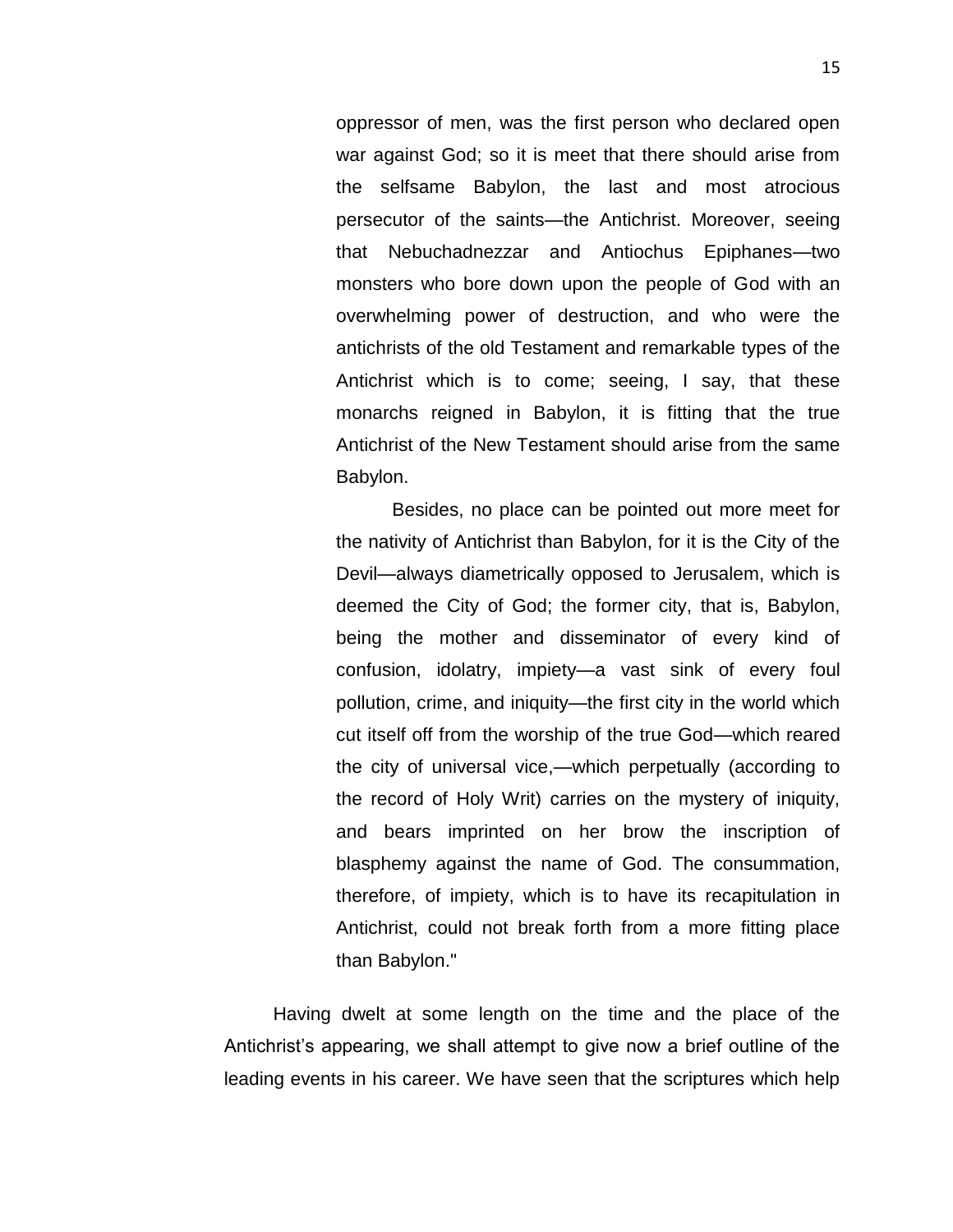us to determine the direction from which he will arise, speak of him under the title of the Little Horn. Now the first thing this title denotes is that he is a king, king of Assyria. Some, no doubt, will wonder how a Jew will succeed in obtaining the throne of Syria. Several answers might be suggested, such, for example, as heading a successful rebellion—the spectacle of an obscure plebeian speedily rising to the rank of national Dictator, has been forcibly exhibited before our own eyes in Russia. But on this point we are not left to speculation. Daniel 11:21 tells us that the "Vile Person" will come in peaceably, and obtain the kingdom by flatteries. With this agrees Revelation 6:2, where the Antichrist is seen riding a white war-horse, and with bow in hand, but with no arrow fitted to it. The symbol suggests bloodless victories.

As soon as this Jew acquires the crown of Syria he will speedily enlarge his dominions. As Revelation 6:2 tells us, he will go forth *"conquering and to conquer,"* and as we are told further in Habakkuk 2:5, *"He is a proud man, neither keepeth at home, who enlarged his desire as hell, and is as death, and cannot be satisfied, but gathereth unto him all nations, and heapeth unto him all people."* The first thing which is predicted of him (as "the Little Horn") is that *"he shall subdue three kings"* (Dan. 7:24). As to what kings these may be, appears to be intimated in Daniel 8:9 where we are told, *"And out of one of them came forth a little horn, which waxed exceeding great toward the south, and toward the east, and toward the pleasant land."* He waxes great first toward the south, that is, most probably, by a victorious expedition into Egypt. Next, he is seen moving toward the east, reducing, to what extent we are not told, the dominions of Persia and Greece; finally he turns his face toward the pleasant land, which is Palestine. Without being dogmatic, we would suggest that the three kings he subdues are those of Egypt, Persia, and Greece.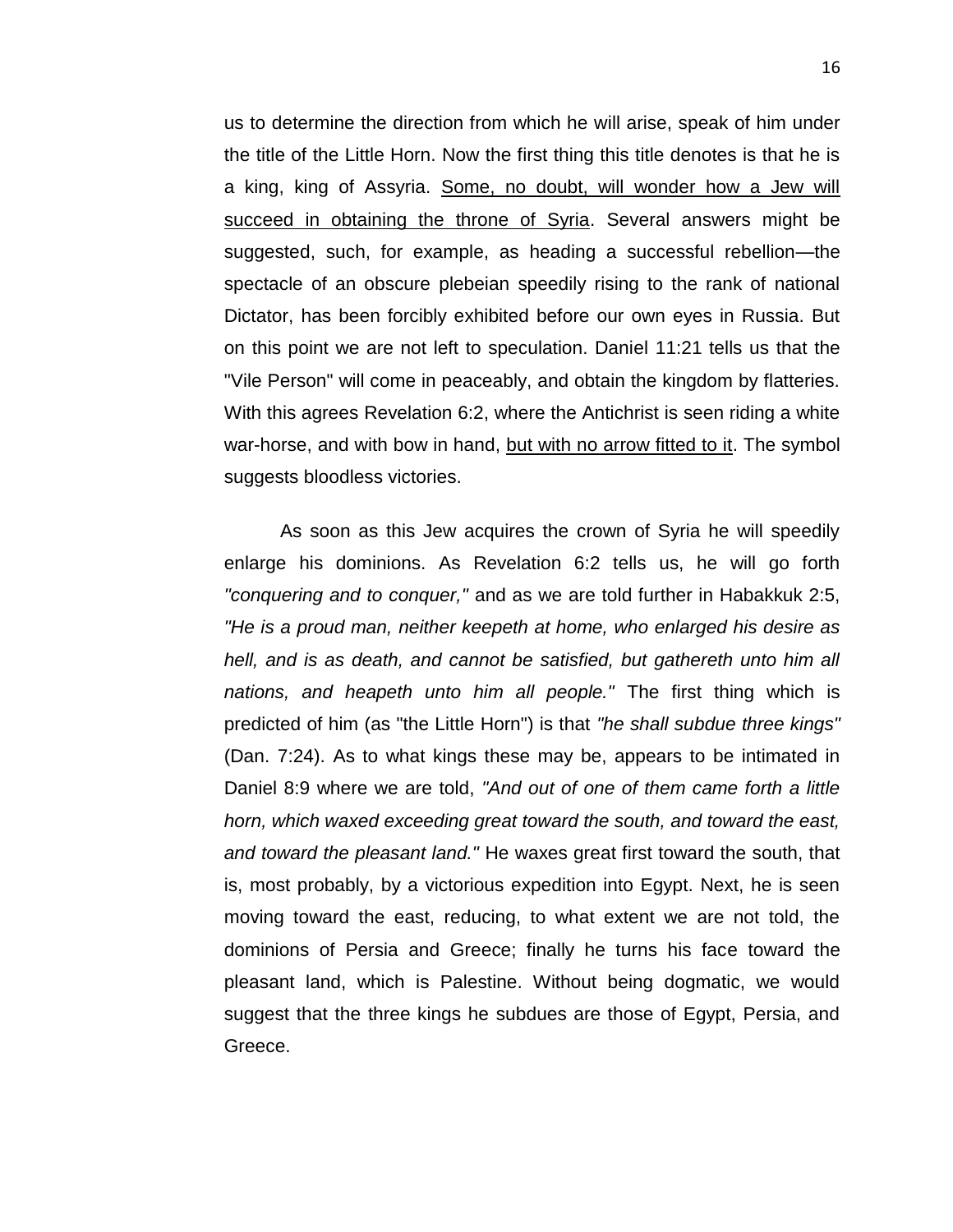Having subdued the three kings by his military prowess a "league" is made with him (see Daniel 11:23). Probably it is the remaining seven kings of the revived Roman Empire, plus the three vassals of the Antichrist who take the place of the kings he had deposed, that enter into this League with the Little horn, or king of Assyria; but he shall work deceitfully, and shall become strong with a small people (Dan. 11:23). So strong does he become that in a short time he rises to political supremacy, and the whole of the ten kings shall *"give their kingdom unto the Beast."* (Rev. 17:17), and he will then be recognized as the imperial Emperor. Thus as King of kings he will dictate the policies of Europe and Asia.

> "The Little Horn" will revive in himself all the personified glory of Babylon, Medo-Persia, Greece and Rome. And let not this be regarded as an event incredible. We are to remember that Antichrist will be Satan's masterpiece; furnished with every auxiliary of influence and wealth, for wresting the scepter from the hands of Him who won it by His humiliation of the Cross. Thus it is said he will *'resist the God of gods'*. The accumulated and restored honors of each royal successor are thus to crown the brow of this last and greatest of Gentile monarchs. And so shall he stand in his unrivalled magnificence till the Stone shall smite him and his power, and grind all to powder" (Mrs. G. Needham).

After the Antichrist has acquired the political sovereignty of the prophetic earth he will then enter upon his religious role, claiming to be the Christ of God and demanding Divine honors. At first sight it appears strange, if not incongruous, that a military despot should be found filling the character of a religious impostor. But history shows that there is a point at which one character readily merges into the other. Political ambition, intoxicated by success, finds it an easy step from selfglorification to self-deification, and the popular infatuation as easily passes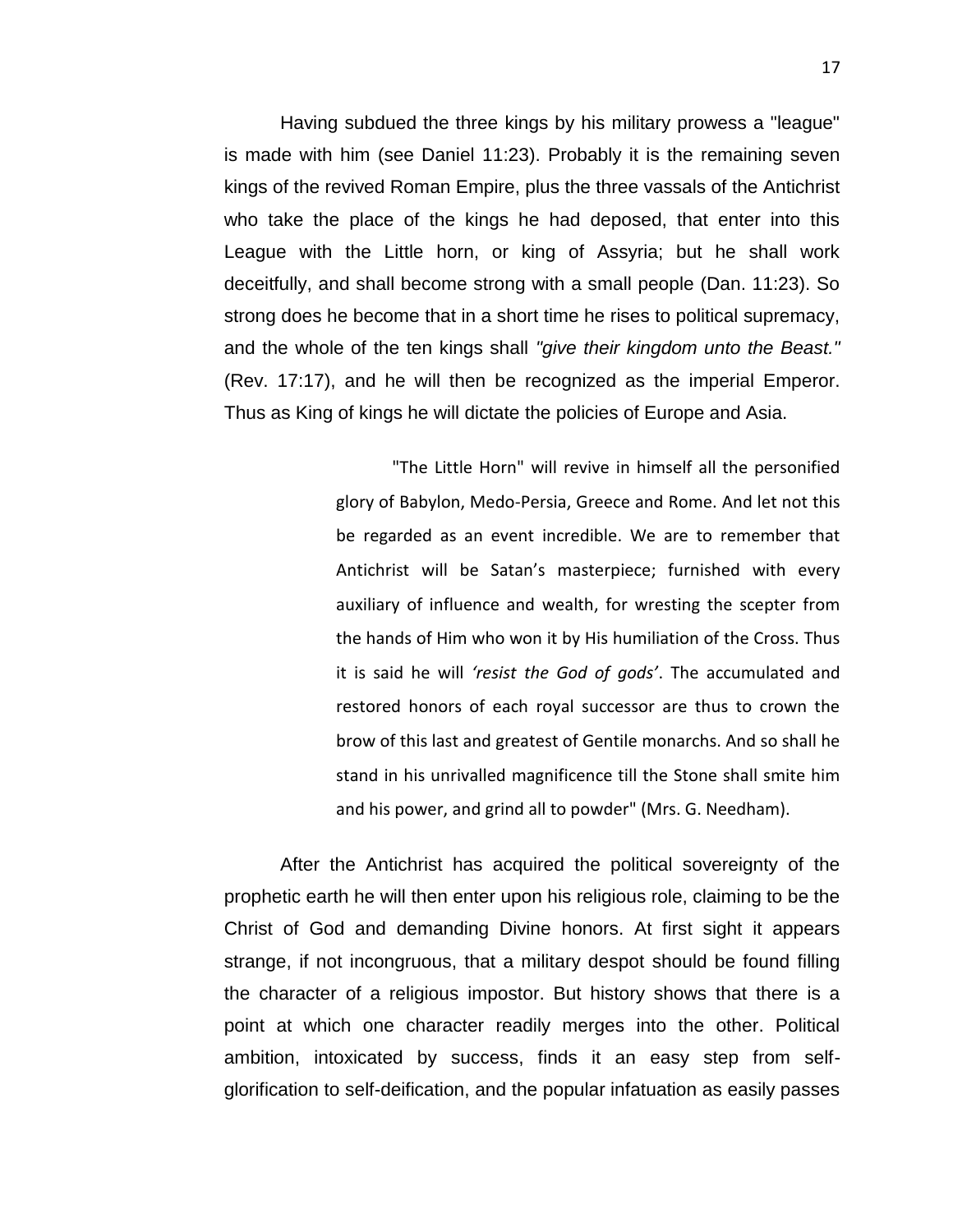from the abject adulation of the tyrant to the adoration of the god. Or again; a religious impostor, encouraged by the ascendancy he has acquired over the minds of men, grasps the scepter of secular power and becomes the most arbitrary of despots. Revelation 13:4 makes it plain that the military prowess of the Antichrist first induces men to render him Divine homage: *"And they worshipped the Dragon which gave power unto the Beast: and they worshipped the Beast, saying, Who is like unto the Beast? who is able to make war with him?"* But no ordinary honors will suffice him. His religious ambitions are as insatiable as his political, for he will *"oppose and exalt himself above all that is called God, or that is worshipped; so that he as God sitteth in the temple of God, showing himself that he is God" (2 Thess. 2:4).* This claim to be God Himself, incarnate, will be backed up by imposing credentials, for his coming will be, "after the working of Satan, with all power and signs and lying *wonders" (2 Thess. 2:9).* These miracles will be no mere pretenses, but prodigies of power.

The Jews, previously returned to Palestine, and with temple in Jerusalem rebuilt, will receive this Son of Perdition as their long-promised "Messiah" (John 5:43). In imitation of the true Christ who will, at His return to the earth, *"make a new covenant with the House of Israel and with the House of Judah"* (Heb. 8:8, compare Jeremiah 31 and Ezekiel 36), the Antichrist will make a covenant with the Jews (see Daniel 9:27 and 11:22). Under a seven years' treaty, and in the guise of friendship, he will gain ascendancy in Jerusalem, only later to throw off the mask and break the covenant.

About seven months after the Antichrist, the "Prince" (i.e. of the Roman Empire) of Daniel 9:27, has made the Covenant with the Jews he will begin to "practice" in Jerusalem (Dan. 8:24). This we believe is the explanation of the two thousand three hundred days of Daniel 8:14 which has puzzled so many of the commentators. This two thousand three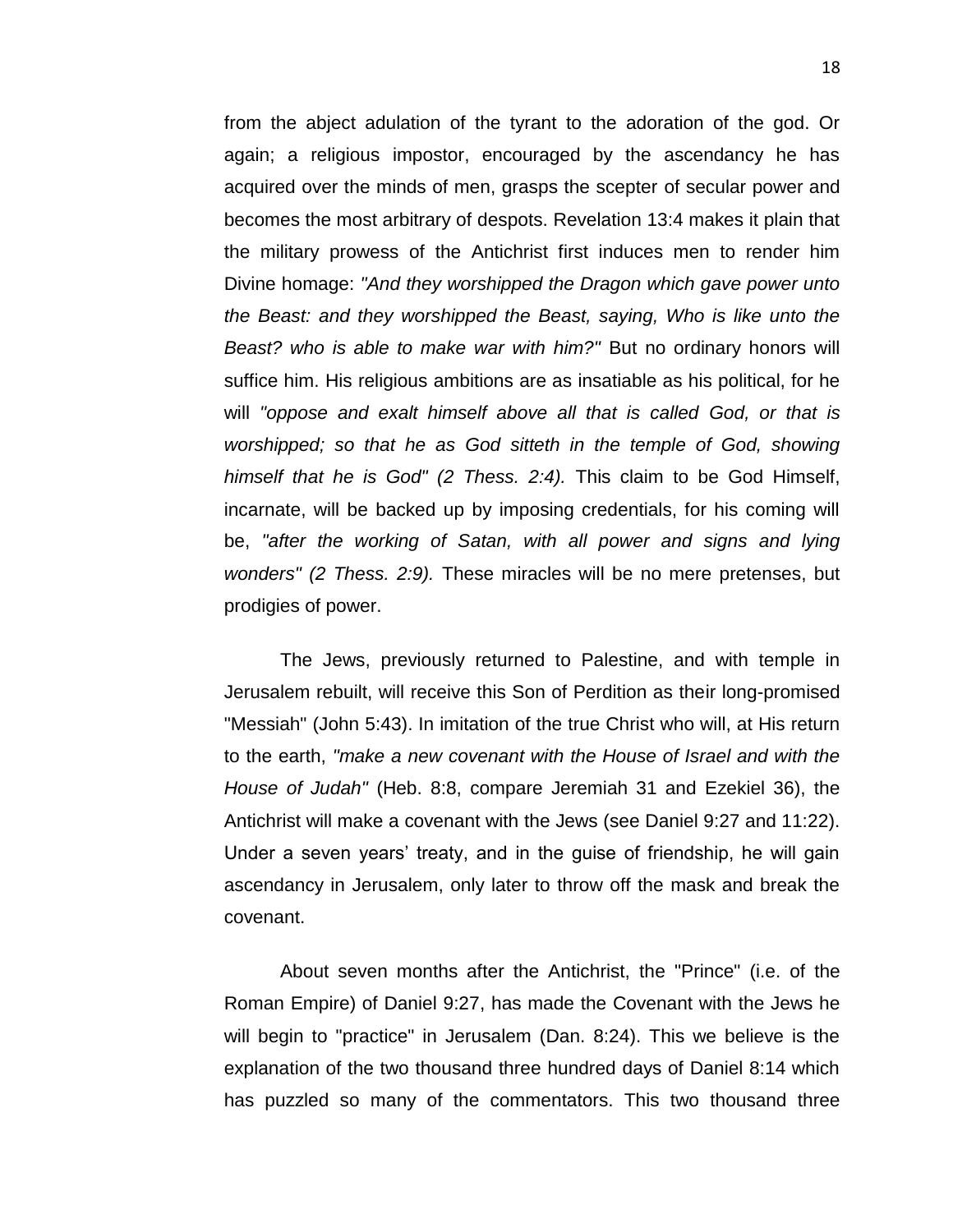hundred days is the whole period during which the false messiah will practice in Jerusalem and have power over the "sanctuary:" two thousand three hundred days is seven years less seven months and ten days.

There, in Jerusalem, he will pose as the Christ of God, the Prince of Peace. The world will suppose that the long looked for Millennium has arrived. There will be every indication that the eagerly desired Golden Age has, at last, dawned. The great Powers of Europe and Asia will have been united under the ten-kingdomed Empire. It will be expected that the League of Nations guarantees the peace of the earth. For a season quietness and amity will prevail. None will dare to oppose the mighty Emperor. But not for long will the hideous war-spectre hide himself. Soon will the "white horse" of Revelation 6 be found to change his hue. A "red horse" will go forth, and then "peace shall be taken from the earth" (Rev. 6). At the very time the world is congratulating itself that all is well, and the slogan of the hour is "Peace and Safety," then *"sudden destruction cometh upon them" (1 Thess. 5:3).*

In the midst of the seven years the Antichrist will throw off his mask, break his covenant with Israel, and stand forth as the most daring idolater who has ever trodden this earth. After he has "practiced" in Jerusalem for two years and five months, he will take away the daily sacrifice (Dan. 8:11; 9:27) from the Temple, and in its place rear an image to himself in the holy place, which is the "abomination of desolation" referred to by Christ (see Matthew 24:15).

This brings us to the great dividing line in his career, to which reference was made near the beginning of this chapter. It is a point not only of interest but of considerable importance to ascertain what it is that causes this startling change of front, from posing as the true Christ to that of the open deifier of God. There are several scriptures which throw light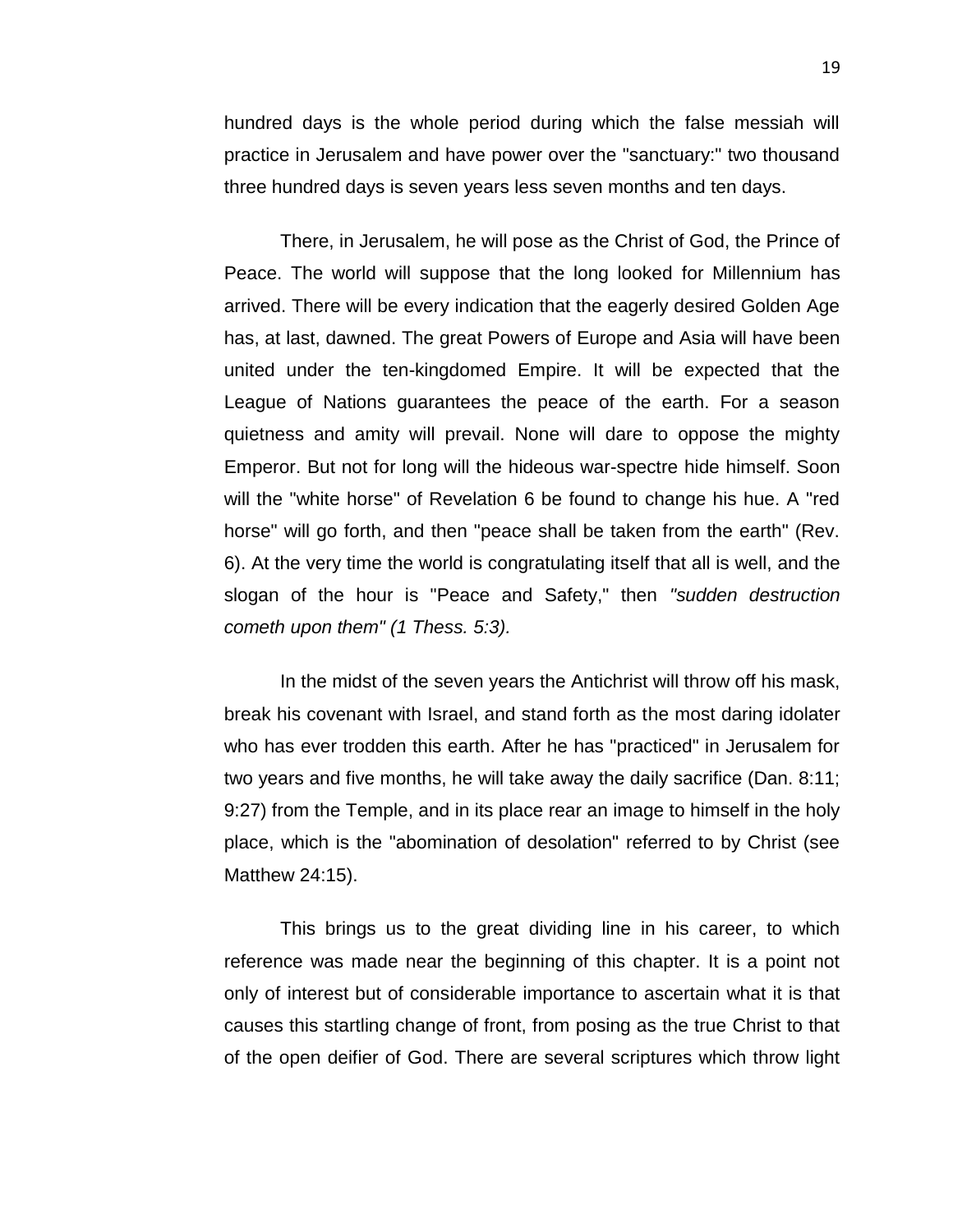on this point. Satan will cause the Man of Sin to crown his daring imitation of the Christ of God by being slain and rising again from the dead.

Both the Old and the New Testaments refer to the death of the Antichrist, and attribute it to the sword. In Revelation 13:14 we read that the false Prophet shall say to them that dwell on the earth that they should make an image to the Beast, which had the wound by the sword and did live. In harmony with this we read in Zechariah 11:17, *"Woe to the Idol Shepherd that leaveth the flock! The sword shall be upon his arm, and upon his right eye."* It is to be noted that before we read that *"the sword shall be"* upon him, we are told that he *"leaveth the flock,"* and the previous verse tells us that he was raised up *"in the land,"* which can only mean that he was ruling in Palestine. Hence it is clear that he leaves the Land before he receives his death wound by the sword. In perfect accord with this is what we read in Isaiah 37:6-7 (in a later chapter we shall treat at length of the future Babylon, restored; the connection of Antichrist with it, and the typical and prophetical significance of Isaiah 37 and 38); *"Behold, I will send a blast upon him, and he shall hear a rumor, and return to his own land; and I will cause him to fall by the sword in his own land."*

Leaving Palestine, the Antichrist will *"return to his own land,"* that is, the land of his nativity—Assyria—which confirms what we have said previously about Assyria being the country where Antichrist will first be manifested. There, in his own land, he will fall by the sword. Most probably he will be slain there by his political enemies, envious of his power and chafing under his haughty autocracy. In death he will be hated and dishonored, and burial will be refused him. It is to this that Isaiah 14 (speaking of the King of Babylon, see v.4) refers: *"But thou art cast out of thy grave like an abominable branch, and as the raiment of those that are slain, thrust through with a sword, that go down to the stones of the pit. As a carcass trodden under feet, thou shalt not be joined with them in burial,*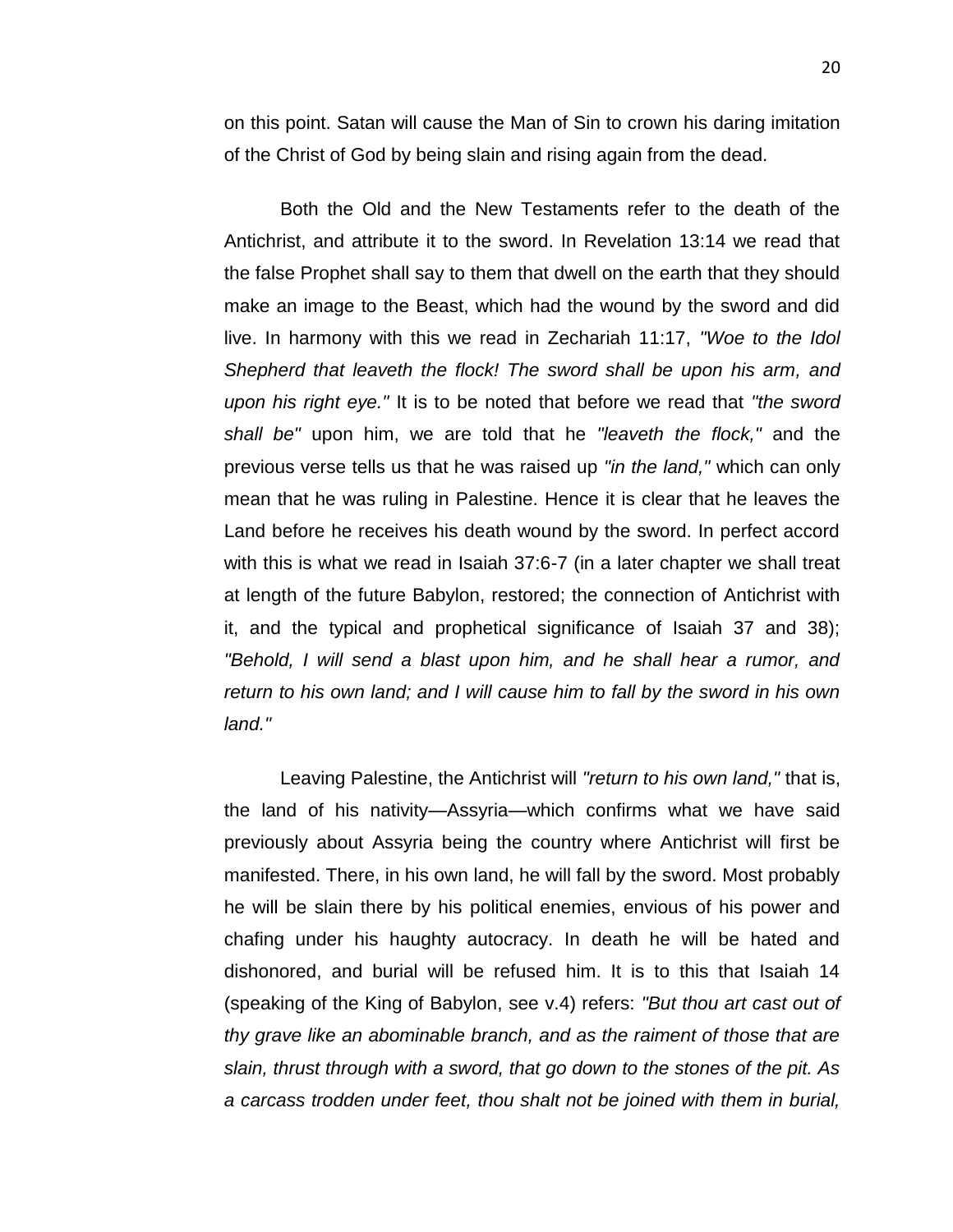*because thou hast destroyed thy land, and slain thy people" (vv. 19,20).* But his enemies will suddenly be filled with consternation and then admiration for to their amazement this one slain by the sword shall rise from the dead, and his deadly wound will be healed—note how this is implied in Isaiah 14, for v. 25 shows him once more in the land of the living, only to meet his final doom at the hands of the Lord Himself. It is to this amazing resurrection of the Antichrist that Revelation 13:3-4 refers: *"And I saw one of his heads as it were wounded to death; and his deadly wound was healed: and all the world wondered after the Beast. And they worshipped the Dragon which gave power unto the Beast: saying, Who is like unto the Beast? who is able to make war with him?"* Details of his resurrection are supplied in Revelation 9, from which we gather that just as Christ was raised from the dead by God the Father, so the Antichrist will be raised from the dead by his father the Devil, see v. 1 where the fallen *"Star,"* which refers to Satan, is given the *"key to the bottomless pit,"* and when this happens there comes out of it the mysterious *"locusts"* whose king is the Destroyer (v. 11), the Antichrist.

A further reference to the resurrection of the Antichrist, his coming forth from the Bottomless Pit, is found in Revelation 17:8: *"The Beast that thou sawest was, and is not; and shall ascend out of the Bottomless Pit, and go into Perdition: and they that dwell on the earth shall wonder,*  whose names were not written in the book of life from the foundation of *the world, when they behold the Beast that was, and is not, and yet is."* It is to be noted that the earth-dwellers wonder when they behold the Beast that was (alive), and is not (now alive), and yet is (raised again). The world will then be presented with the spectacle of a man raised from the dead. All know him, for his career and amazing progress were eagerly watched; his wonderful achievements and military campaigns were the subject of daily interest; his transcendent genius elicited their admiration. They had witnessed his death. They stood awe-struck, no doubt, at the downfall of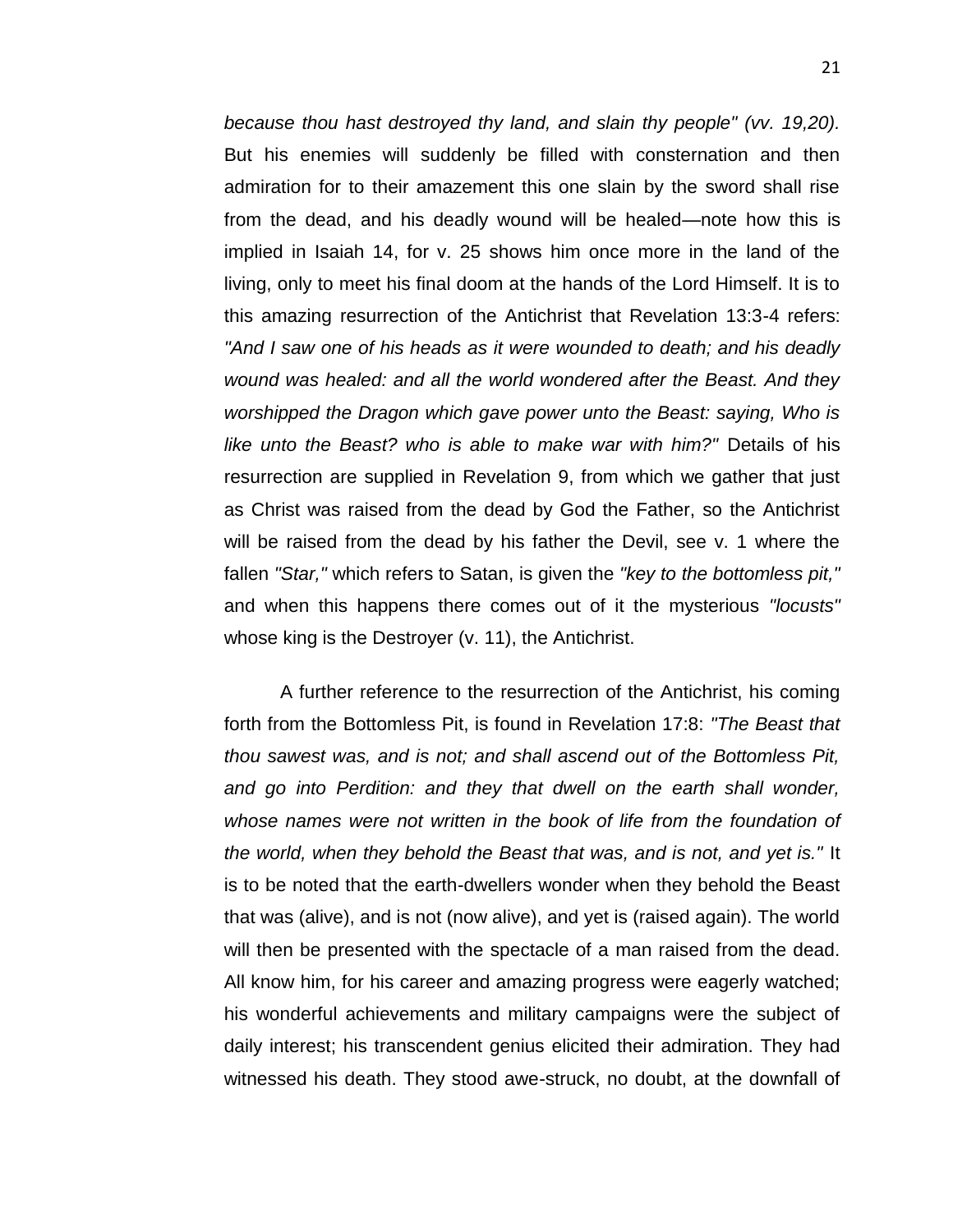this King of kings. And now he is made alive; his wound of death is healed; and the whole world wonders, and worships him.

It is about this time, apparently, that the "False Prophet" (Rev. 13:11-16), the third person in the Trinity of Evil will appear on the scene. From a number of scriptures it is evident that the Antichrist will not spend all his time in Palestine during the last three and a half years of his career. It seems that shortly after the middle of the "week" the Beast will turn his face again toward Babylon, leaving the False Prophet to act as his vicegerent, compelling all in Jerusalem to worship the image of the Beast under pain of death (Rev. 13:15). It is to be noted that Habakkuk 2:5 tells us that the Antichrist is *"a proud man, neither keepeth at home, who enlarged his desire as hell, and is as death, and cannot be satisfied, but gathereth unto him all nations, and heapeth unto him all people."*

The reason for the Antichrist's return to Babylon is not far to seek. Having thrown off his mask of religious pretension, he now stands forth as the Defier of God. His first move now will be to blot out from the earth everything that bears His name. To accomplish this the Jewish race must be utterly exterminated, and to this end he will put forth all his power to banish Israel from the earth. He will make war with the saints (the Jewish saints) and prevail against them (Dan. 7:21; 8:24): this is the going forth of the "red horse" of Revelation 6:4.

Those of the godly remnant who are left will *"flee to the mountains"* (Matthew 24:16), and there they will be hunted like partridges. It is then they will cry, *"Keep not Thou silence, O God: hold not Thy peace, and be not still, O God. For, lo, Thine enemies make a tumult: and they that hate Thee have lifted up the head. They have taken crafty counsel against Thy people, and consulted against Thy hidden ones. They have said, Come, and let us cut them off from being a nation; that the name of Israel may be no more in remembrance" (Ps. 83:1-4).* Then, because many of the Jews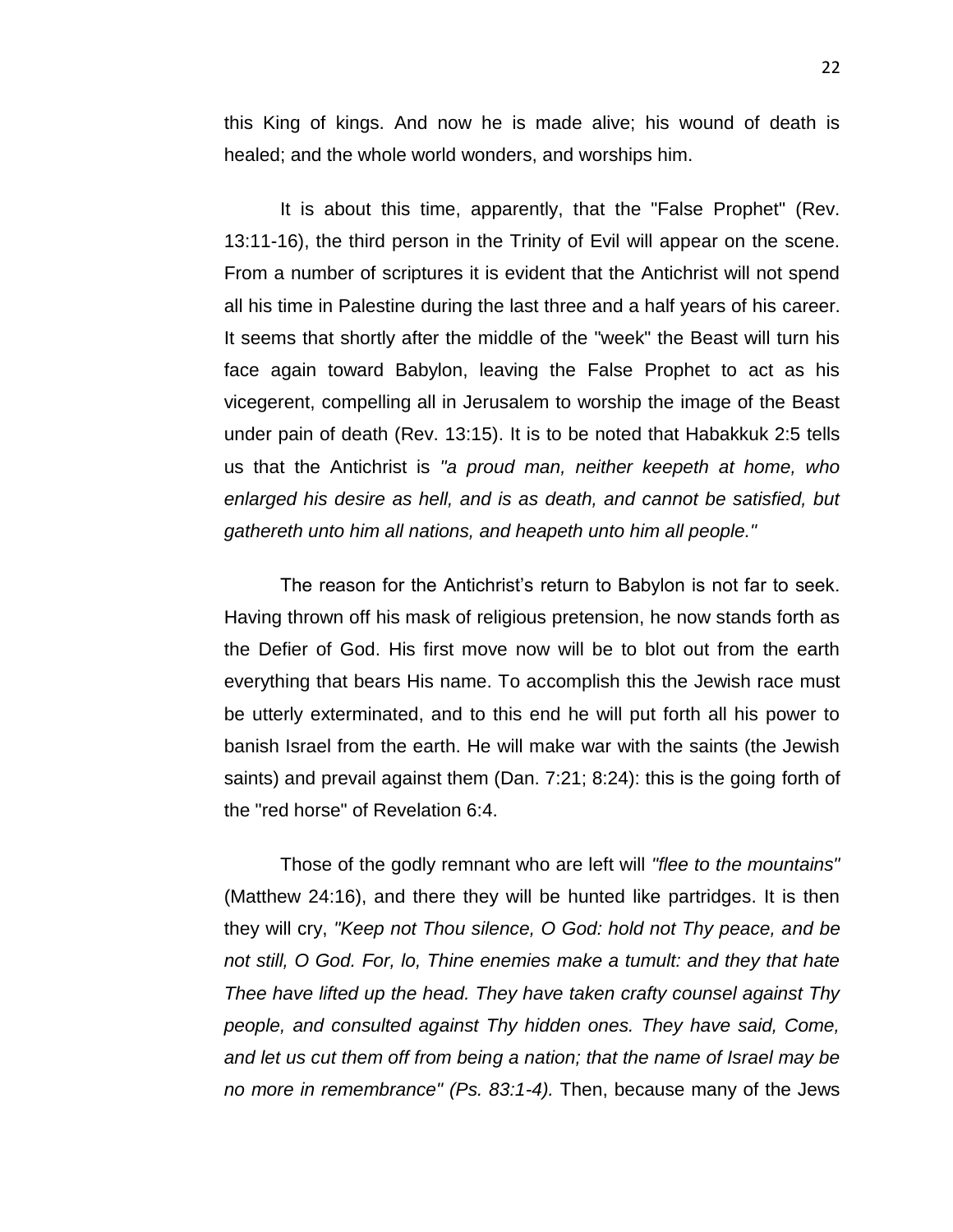will be found in that day dwelling in Babylon (see Jeremiah 50:8; 51:6, 45; Revelation 18:4) the Antichrist will go thither to wreak his vengeance upon them. But not for long will he be suffered to continue his blasphemous and bloody course. Soon will heaven respond to the cries of the faithful remnant of Israel, and terrible shall be the punishment meted out on their last enemy. This, however, must be left for consideration in our next chapter, when we shall treat of the last days and doom of the Antichrist

There is one other thing I need to call your attention to before we end this paper. The fulfillment of Isaiah 13 (printed below) will do at least three things. First it has and will continue to cause unrest and fear in the world because the land of the Medes is Muslim controlled Iran today. I believe the second reason for the fulfillment of Isaiah 13 is the anti-Christ will be so busy quelling the revolt of the Muslims that he will not have time to exterminate many of those who accept Jesus Christ as their Savior, both Jews and non-Jews. We will speak of this further in the paper describing the last half of the Great Tribulation. Third, the revolution of the army of the Muslims against the army of the Anti-Christ will lead to the first battle of Armageddon.

Again, we will discuss this further in the paper entitled "Future Things-The First Battle Of Armageddon".

<sup>*n*</sup> *The burden of Babylon, which Isaiah the son of Amoz did see.* <sup>2</sup> *Lift ye up a banner upon the high mountain, exalt the voice unto them, shake the hand, that they may go into the gates of the nobles. <sup>3</sup>I have commanded my sanctified ones, I have also called my mighty ones for mine anger, even them that rejoice in my highness. <sup>4</sup>The noise of a multitude in the mountains, like as of a great people; a tumultuous noise of the kingdoms of nations gathered together: the LORD of hosts mustereth the host of the battle. <sup>5</sup>They come from a far country, from the end of heaven, even the LORD, and the weapons of his indignation, to destroy the whole land. <sup>6</sup>Howl ye; for the day of the LORD is at hand; it shall come as a destruction from the Almighty. <sup>7</sup>Therefore shall all hands be faint, and every man's heart shall melt: <sup>8</sup>And they shall be afraid: pangs and sorrows shall take hold of them; they shall be in pain as a woman that travaileth: they shall be amazed one at another; their faces shall be as flames. <sup>9</sup>Behold, the day of the LORD cometh, cruel both with wrath and fierce anger, to lay the land desolate: and he shall destroy the sinners thereof out of it. <sup>10</sup>For the stars of heaven and the constellations*